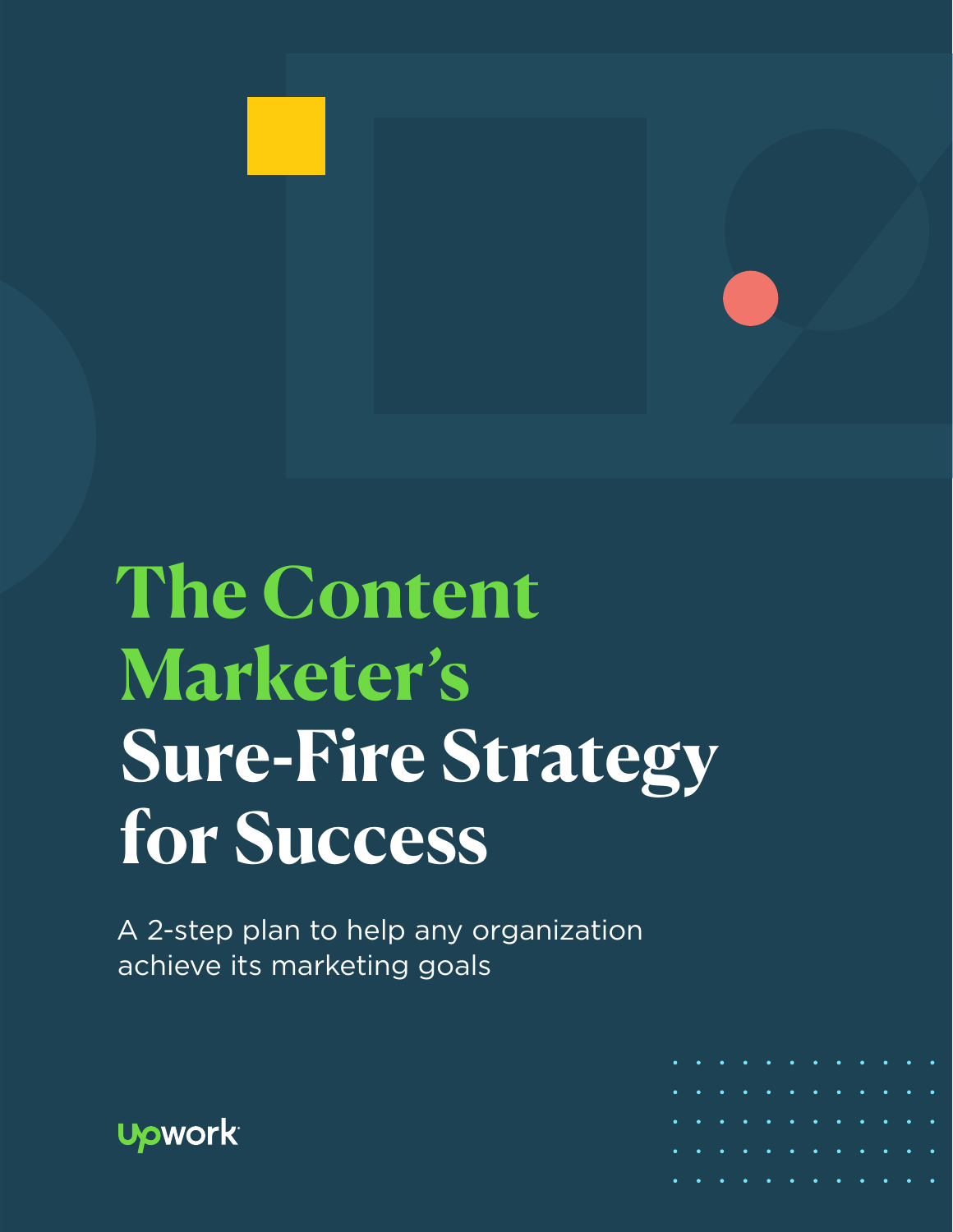# **Table of contents**

- [Foreword](#page-2-0)
- [Content Marketing Is Today's Softer, Savvier Infomercial](#page-3-0)
- [Using a Soft Sell to Reverse the Sales Process](#page-4-0)
- [The Most Common \(and Costly\) Content Marketing Mistake](#page-5-0)
- [What You Can Gain From This Ebook](#page-6-0)

#### PART 1

#### Create your content strategy

- [Decide What to Write About](#page-8-0)
- [6 Tips for Creating Results-Driven Content](#page-10-0)
- [Cull the Good Content Ideas From the Great](#page-11-0)
- [Define Your Content Structure](#page-13-0)
- [Distribute Your Content Through Online Syndication](#page-16-0)

#### PART 2 Create your writing strategy

#### **Working with talent**

- [Securing Talent: The Biggest Challenge for Content Marketers Today](#page-21-0)
- [Distributed Content Teams](#page-22-0)
- [Increasing Productivity and Creativity With Freelancers](#page-23-0)
- [Out of Sight Can't Mean Out of Mind](#page-24-0)

#### **Selecting key players**

- [Finding the Right Talent](#page-24-0)
- [Types of Writers](#page-25-0)
- [Gauging a Writer's Skill Set](#page-26-0)

#### **Staying on track**

- [Paying Your Writers](#page-27-0)
- [How to Keep Your Team on Track](#page-28-0)
- [Consider Supporting Content Marketing Roles](#page-29-0)
- [Establish a Content-Flow Process](#page-30-0)
- [Planning + People = Success](#page-31-0)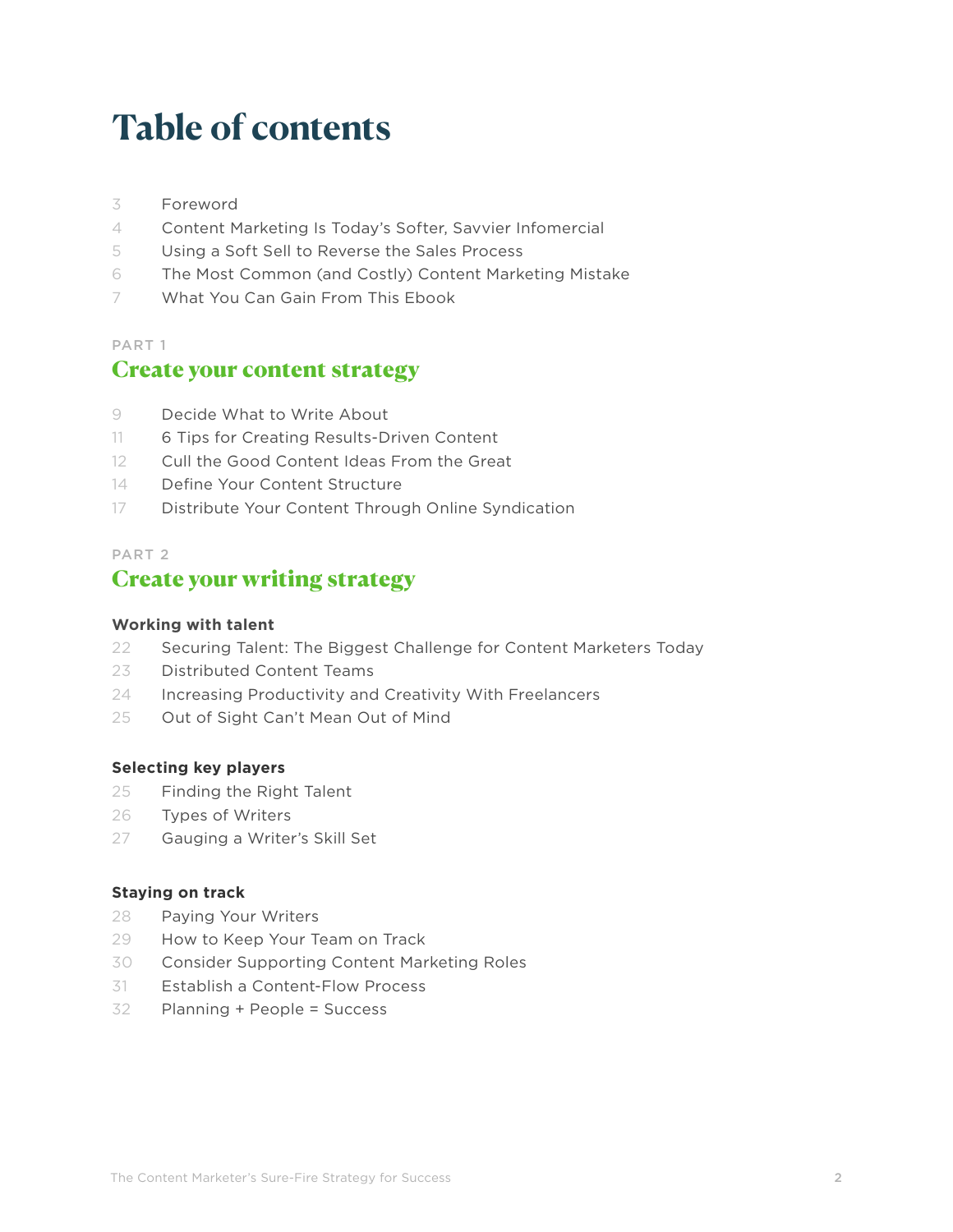### <span id="page-2-0"></span>**Foreword**

Many see content marketing as an easy way to scale traffic and brand exposure. Who can resist statistics that show small businesses with blogs get **[126%](http://contentmarketinginstitute.com/2017/10/stats-invest-content-marketing/)** more lead growth than small businesses without? Who can ignore how content marketing converts at a rate **[six times](http://contentmarketinginstitute.com/2017/10/stats-invest-content-marketing/)** higher than other methods and costs **[62%](http://contentmarketinginstitute.com/2017/10/stats-invest-content-marketing/)** less to generate than outbound marketing?

Many marketers assume that to increase their exposure and conversions, they just need to create more content, and faster. But the reality is, new pieces of content are created online daily. You can't stand out just by adding more to an already overwhelming pile.

To stand out, you must stay true to the needs of your prospects. Instead of going for the hard sell, your content should build a long-term relationship with your audience by showing how you can solve their problems—so that when they're ready for a solution, they come to you.

Content isn't a short-term tactic, but a strategy for growing your business tomorrow and beyond. Success requires consistency, patience, and the alignment of your content with your business goals. This ebook provides suggestions to help growing companies like yours avoid common content marketing pitfalls, and to help you achieve greater results from your digital marketing efforts.



**Lisa Oda** 

Director of Content Marketing, Upwork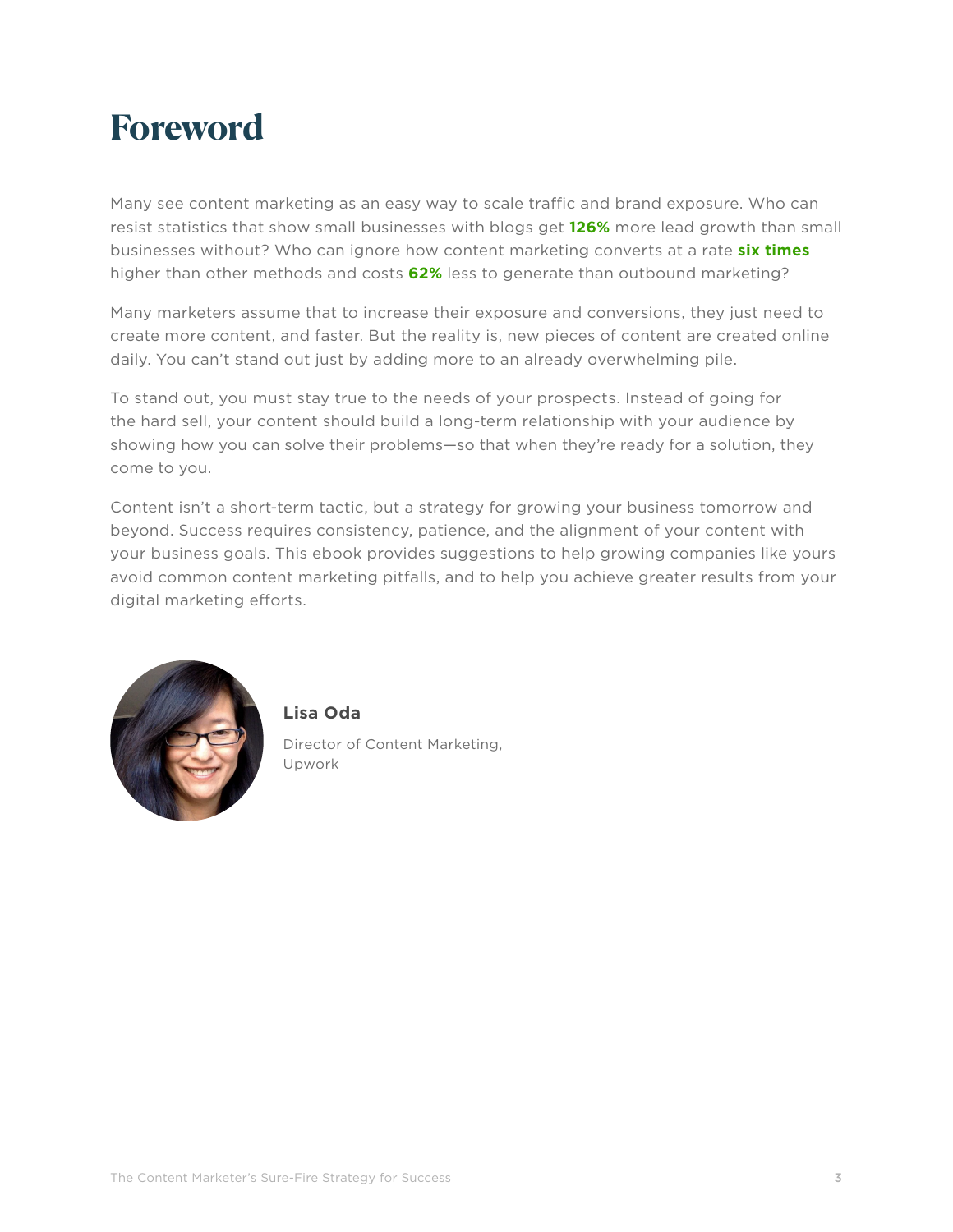### <span id="page-3-0"></span>**Content Marketing Is Today's Softer, Savvier Infomercial**

If you've ever encountered a ShamWow!, Snuggie, or ThighMaster, you've seen the power of the infomercial at work. The power of "as seen on TV" marketing is still a **[\\$250 billion](http://priceonomics.com/the-economics-of-infomercials/)  [industry](http://priceonomics.com/the-economics-of-infomercials/)**, with big brands investing millions of dollars to generate leads, test new products, and drive in-store sales.

But consumer behavior has changed. It isn't enough to have a catchy sales pitch anymore. In fact, consumers are pretty adept at tuning them out.

Consumers are increasingly skeptical and hypersensitive about being pushed into a sale. Demanding control and armed with a landslide of information at their fingertips, they want one thing: value.

Changing the game even more, consumers tell companies what's valuable.

Content marketing responds by creating value through content that is educational, entertaining, personal, or relevant. Think of it as an infoproduct—today's shinier, more powerful infomercial. Like an infomercial, content marketing drives sales by increasing brand awareness and traffic to a site or store, as well as by generating quality leads.

### **And it works. Consider this:**

- A survey by Kapost and Eloqua found that, per dollar, content marketing produces **[three times more leads](http://www.oracle.com/webfolder/mediaeloqua/documents/Content+Marketing+Kapost+Eloqua+ebook.pdf)** than paid search marketing.
- According to **[Demand Metric](https://www.demandmetric.com/content/content-marketing-infographic)**, 90% of organizations use content marketing.
- Content marketing **[generates over 3X](https://www.demandmetric.com/content/content-marketing-infographic)** as many leads as outbound marketing and costs 62% less.
- **[61% of U.S. online consumers](http://contentmarketinginstitute.com/2017/10/know-like-trust-content/)** made a purchase after reading recommendations on a blog.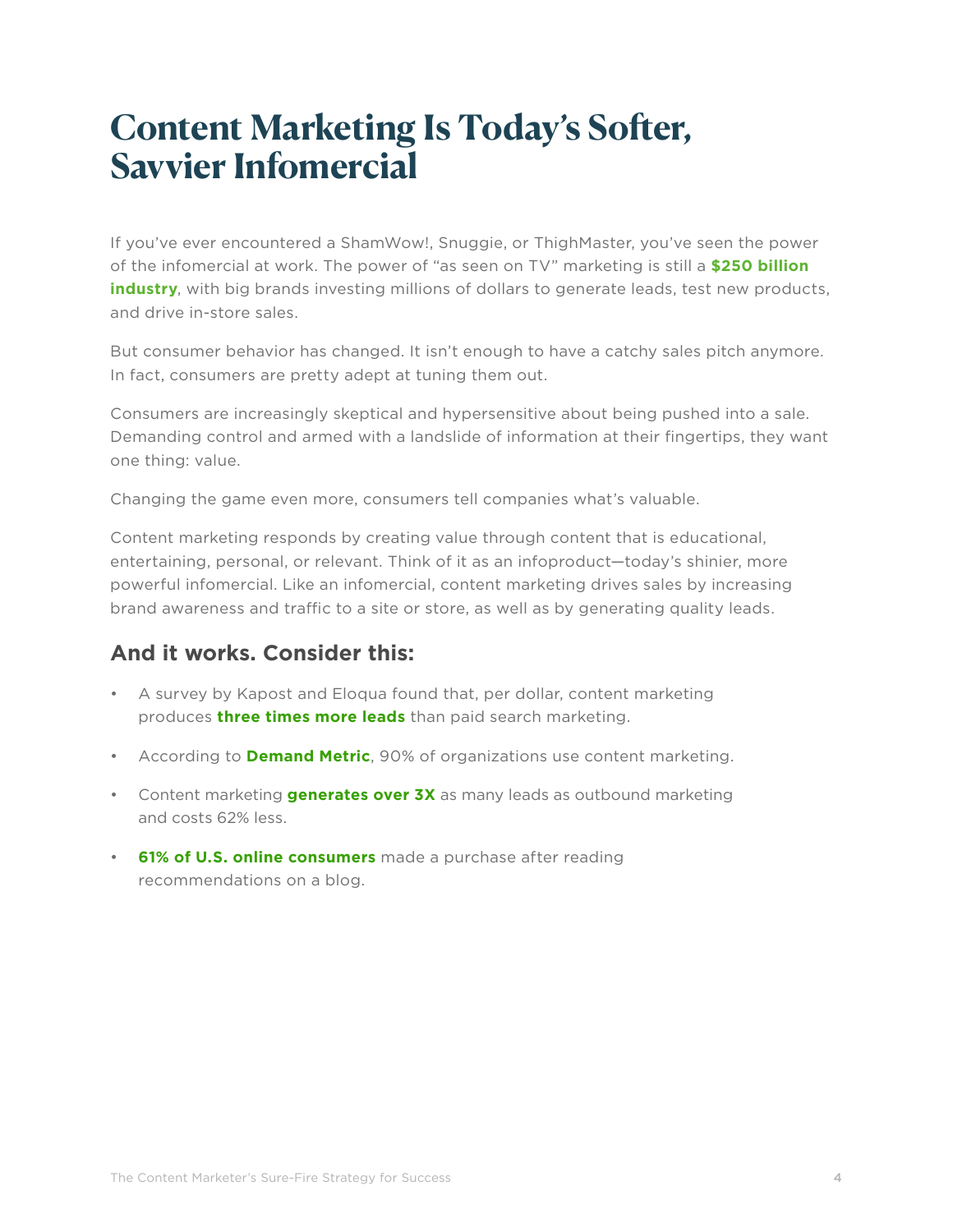# <span id="page-4-0"></span>**Using a Soft Sell to Reverse the Sales Process**

Instead of pushing yourself in front of prospects, content marketing reverses the traditional sales process by driving prospects voluntarily to you. Successful content marketers do this by distributing content that's strategically created to attract and engage a target audience.

It works essentially like this: Consumers want a solution to their problem; your content provides the answer. While they benefit from your content they develop a relationship with your brand and become more willing to engage further.

In a nutshell, content marketing is a savvy way to soft sell.



Get it right and you're rewarded with increased sales, better leads, higher customer engagement, and stronger brand loyalty.

Although this sounds fantastic, many marketers don't realize the success they had hoped for. That's because content marketing takes because content marketing takes time and resources to set up and execute properly. Thankfully, you don't need to do it all yourself. Freelancer websites such as Upwork can help stretch your time and resources by providing cost-effective access to the specialists you need.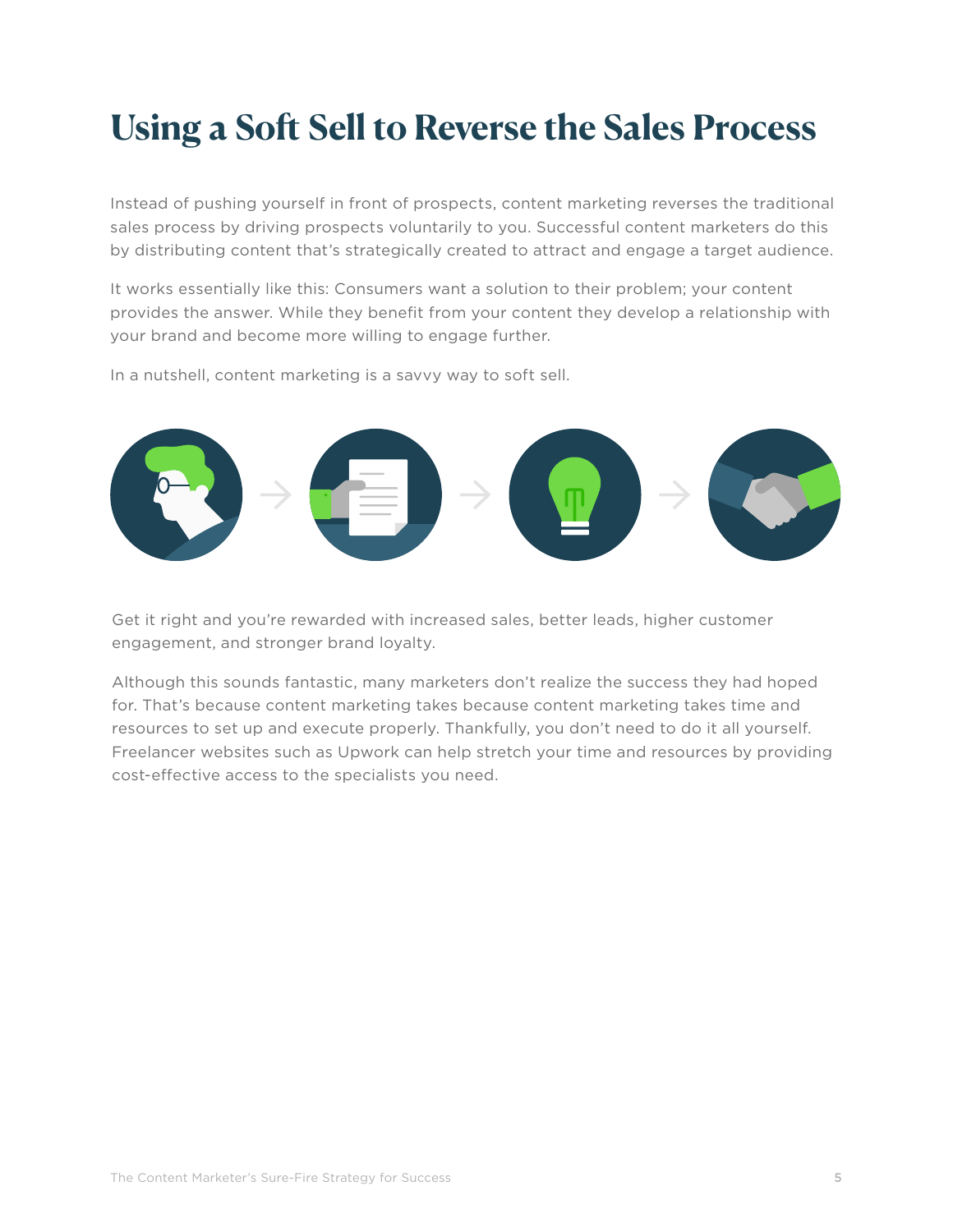### <span id="page-5-0"></span>**The Most Common (and Costly) Content Marketing Mistake**

Content marketing is more than just words on a page. Successful content marketing creates a dialogue, then skillfully turns it into business results.

To do this, you need a plan that addresses two fundamental elements: what will be written, and who will write it.

**[Studies](http://contentmarketinginstitute.com/wp-content/uploads/2016/09/2017_B2B_Research_FINAL.pdf)** show companies following a content marketing plan met their daily business goals and were less challenged along the way. Yet only about one-third of content marketers have a documented content marketing strategy. It's no wonder only 2 in 10 content marketers consider themselves very successful.



89% of B2B marketers said they used content marketing.



Only 19% of them said they were very successful at achieving their content marketing goals.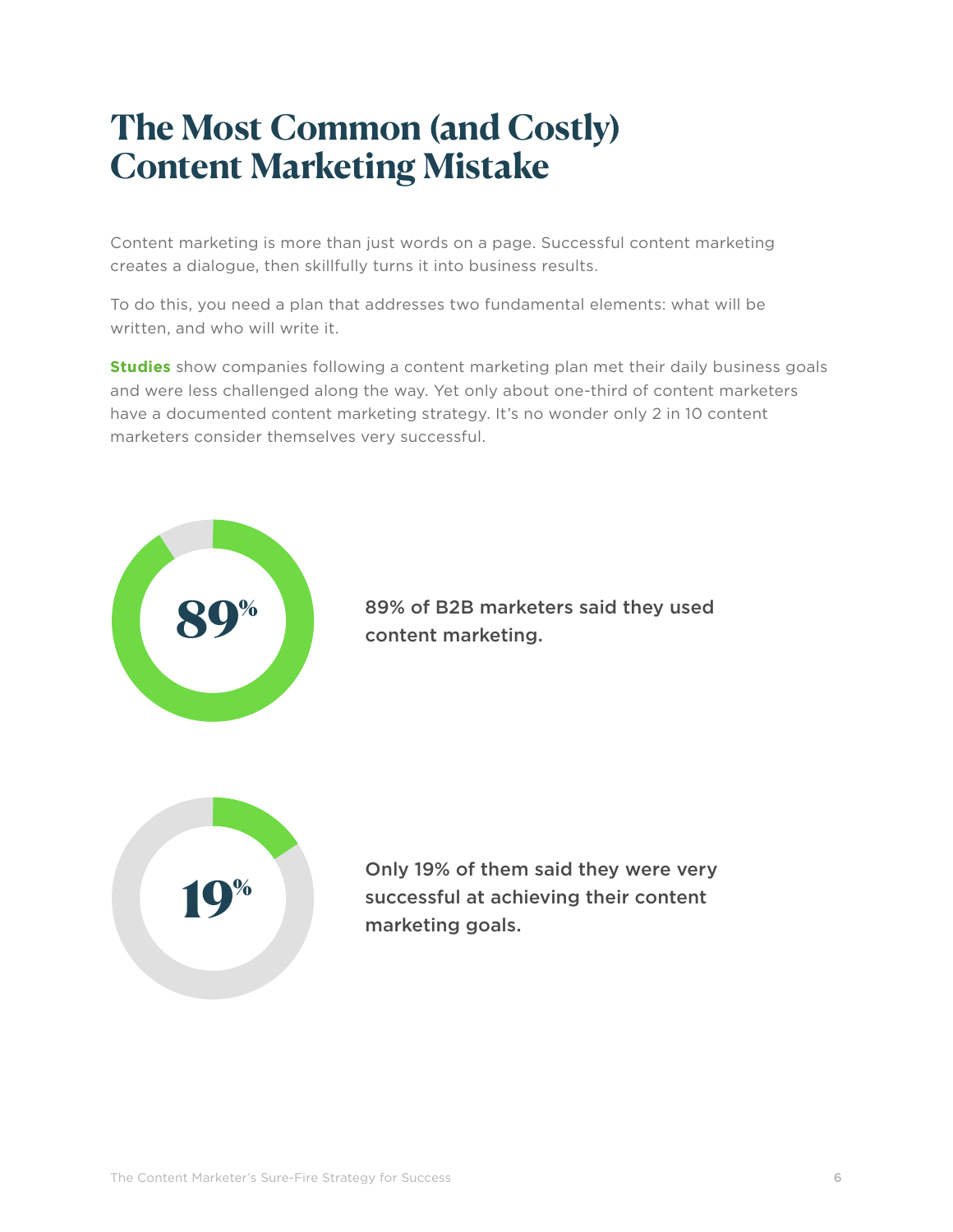<span id="page-6-0"></span>

### **What You Can Gain From This Ebook**

This ebook gives real-world ideas for figuring out what content to create, hiring the right team to create it, and coordinating the creation process. It's based on processes we use for creating successful content marketing programs at Upwork™. By incorporating these tips into your content marketing strategy, you can reach your business goals with more efficiency and at a higher level of success.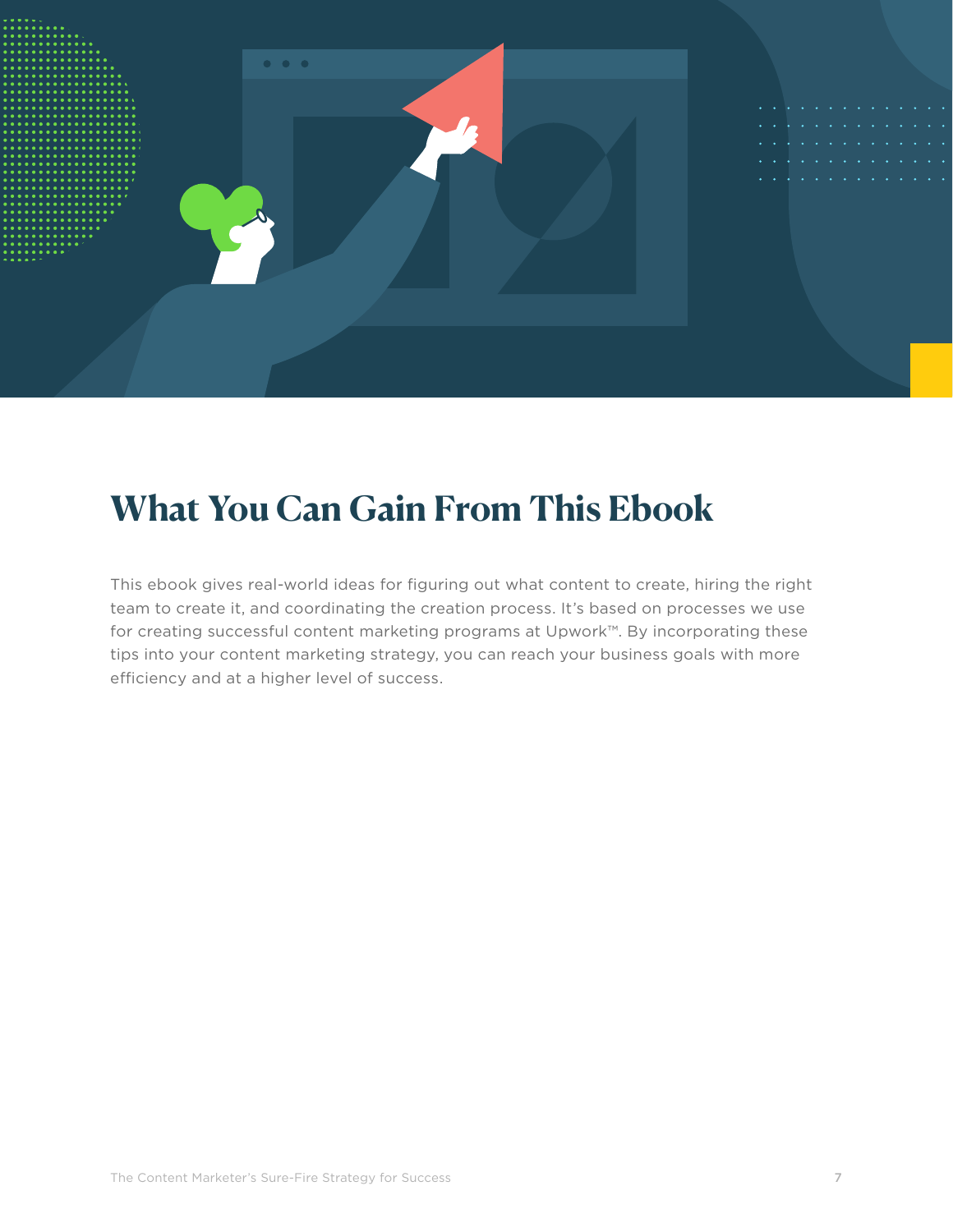**PART 1**

# **Create Your Content Strategy**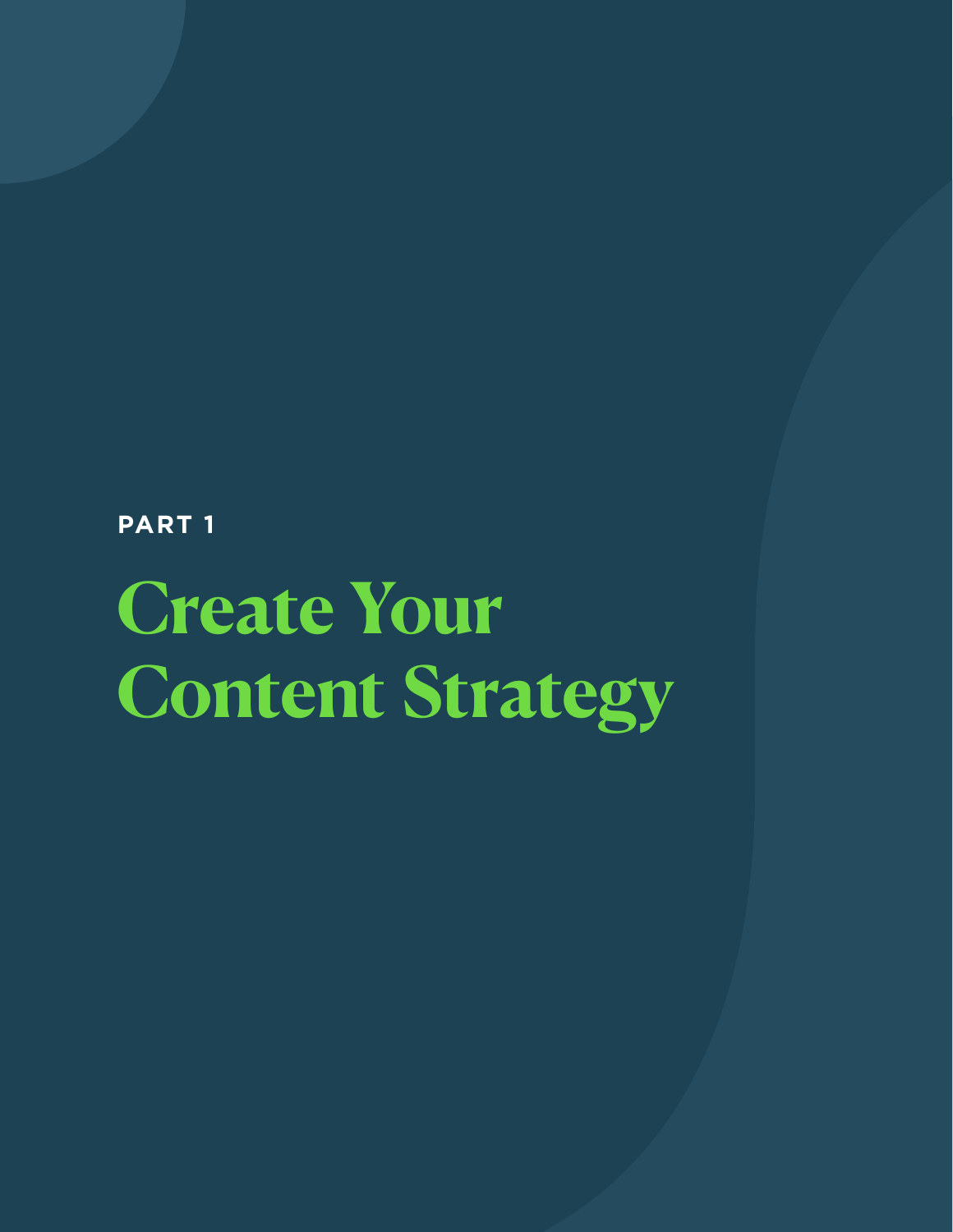# <span id="page-8-0"></span>**Decide What to Write About**

For content marketing that supports your business goals, context is everything. Start your content strategy by answering two questions:

- 1. Who do I want to read it?
- 2. What action do I want them to take?

If you're targeting a B2B audience, your readers represent an organization and base their decisions on what's best for it. This means your content needs to do more than inspire action. Your content must educate and deliver more facts so the reader can sell your ideas to others. Common B2B content includes white papers, case studies, ebooks, and thought-leadership articles.

If your brand is in the B2C space, your readers will make decisions based on what's best for themselves. They usually require less information about your product or service, are more affected by emotion, and make decisions much more quickly. B2C content is usually shorter: social media, blog posts, and direct-response promotions.

|                             | <b>WHO</b>                                                                    | <b>CONTENT</b>                                                                                                                                                 | <b>DECISION-</b><br><b>MAKING</b>                                                          | <b>PURPOSE</b><br><b>OF CONTENT</b>                                 | <b>END GOAL</b>                   |
|-----------------------------|-------------------------------------------------------------------------------|----------------------------------------------------------------------------------------------------------------------------------------------------------------|--------------------------------------------------------------------------------------------|---------------------------------------------------------------------|-----------------------------------|
| മ<br>$\mathbf{\Omega}$<br>m | Manager or<br>executive.<br>Operates based<br>on needs on the<br>corporation. | Easy-to-access,<br>data-and research-<br>rich content<br>from turstworthy<br>sources-i.e. case<br>studies, white<br>papers, third-party<br>or analyst reports. | Longer sales cycle.<br>More layers for<br>approval before<br>the final sale is<br>reached. | <b>Build brand</b><br>identity, establish<br>trust, value.          | Drive leads.                      |
| ပ<br>$\tilde{\mathbf{S}}$   | Client or consumer.<br>Operates based on<br>the needs of the<br>individual.   | Promotional,<br>entertraining,<br>engaging.<br>Direct response,<br>social media.                                                                               | Faster sales cycle.<br>Usually, sole<br>decision maker.                                    | Spark emotion,<br>build awareness,<br>increase trust,<br>entertain. | Increase sales and<br>engagement. |

### **Marketing B2B vs B2C**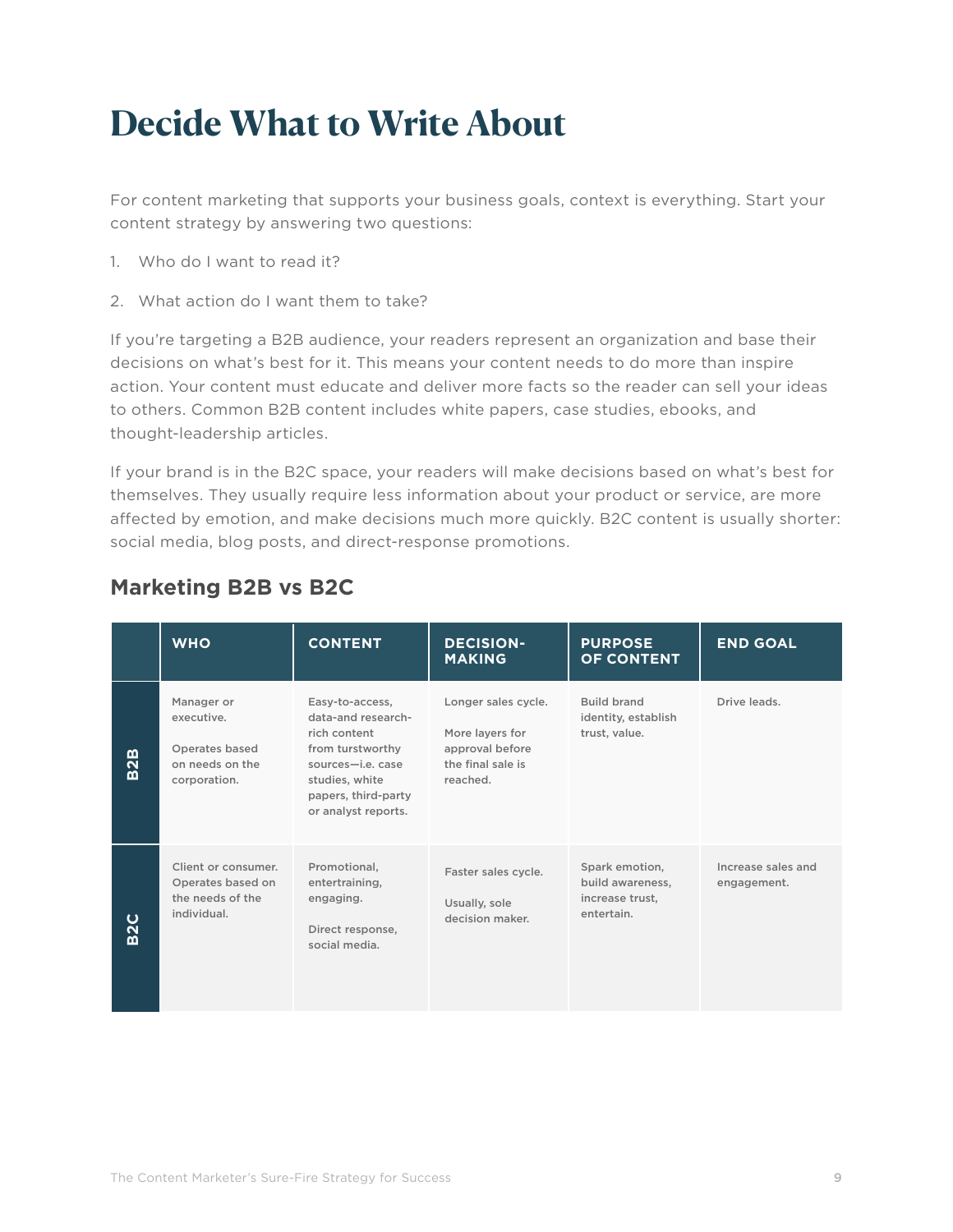Due to time constraints and an overwhelming amount of content available, **[46% of B2B](https://www.demandgenreport.com/resources/research/the-2017-content-preferences-survey-report)  [buyers](https://www.demandgenreport.com/resources/research/the-2017-content-preferences-survey-report)** prefer shorter-format content. This includes infographics and on-demand audio or video content. The majority prefer tailored content organized by business role or industry. More than half prefer mobile-optimized content they can view from their tablets or smartphones.

With less time to spend researching, B2B buyers are also more skeptical. They give more credence to content from trustworthy sources, such as industry influencers and third-party publications.

The takeaway here: never guess or assume anything about your audience. Always do your research first.

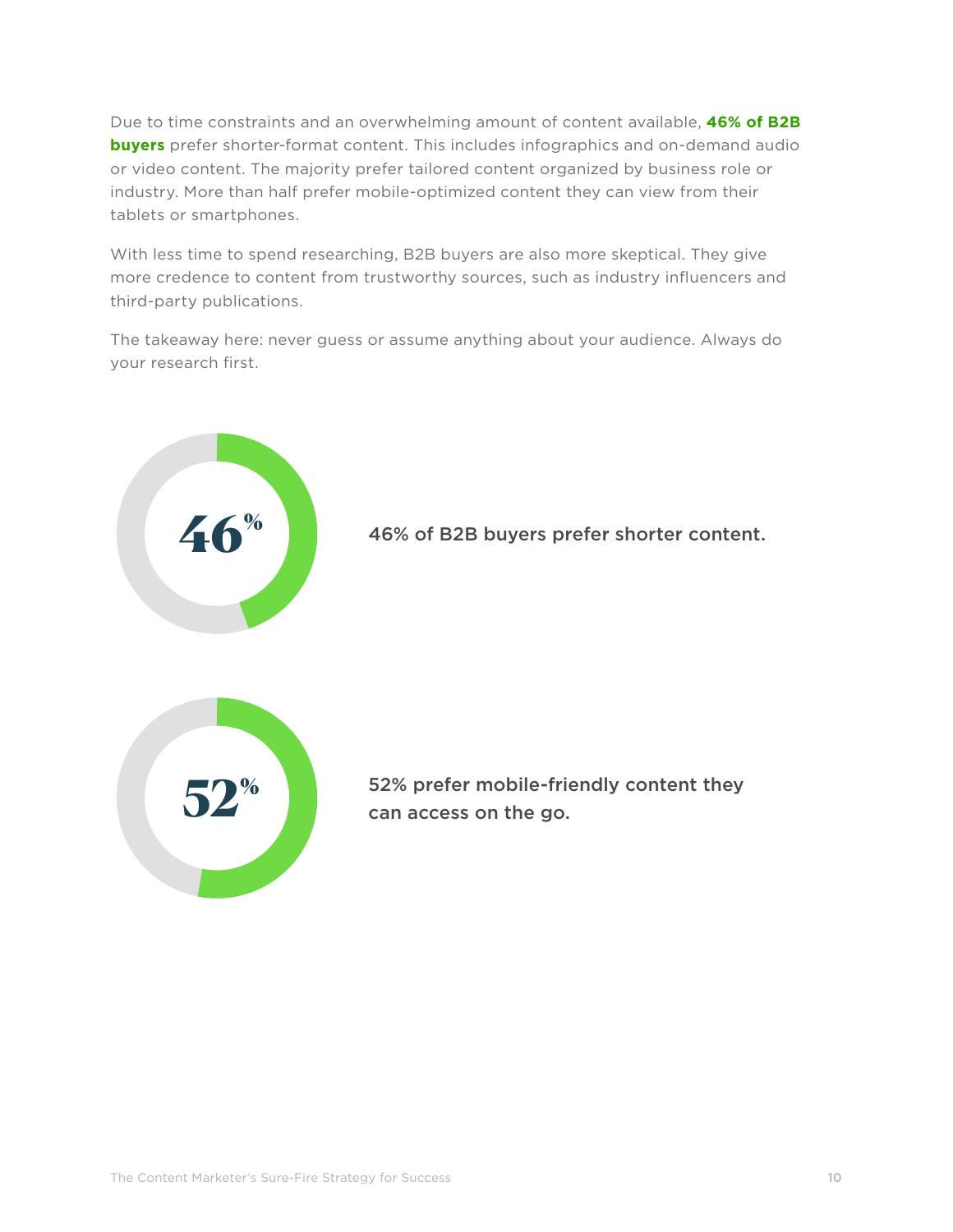## <span id="page-10-0"></span>**6 Tips for Creating Results-Driven Content**

- Know your business goal. Make it measurable (e.g., increase leads by 21%).
- **02**

**01**

**[Create personas](https://goo.gl/m4xwt2)** for each audience group. Know each persona as well as you do your own family. Identify their concerns and how your product or service resolves them.

**03**

Add value to your readers' day. You want to grab their interest and stand out, so make your content useful, intriguing, and informative… and do it better than everyone else.

**04**

Optimize your content for search engine visibility.

- Keep the momentum going. As your content starts to attract attention, serve up additional calls to action (CTAs) and/or additional thought-leadership pieces. **05**
- **06**

Encourage downloads of relevant content to drive lead generation, enable lead scoring, collect valuable information about your customers, and foster two-way communication.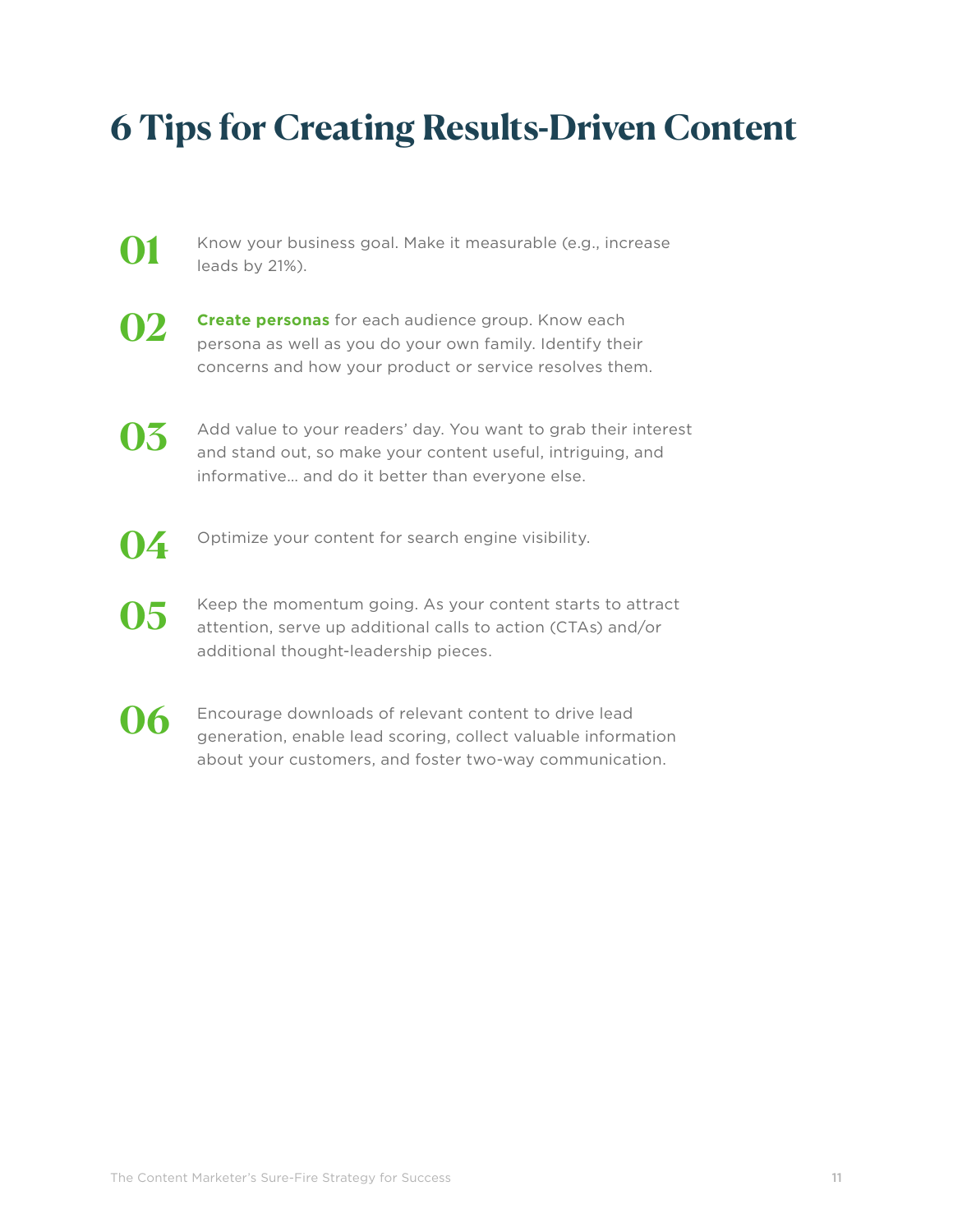# <span id="page-11-0"></span>**Cull the Good Content Ideas From the Great**

As you brainstorm topics, you'll likely come up with more suggestions than your resources can support. Identify the strongest topics according to volume (i.e., audience reach) and value (i.e., benefit to your business).

Begin by establishing what issue or question your content helps solve. Remember, if it isn't useful to your audience, don't create it.

Then, follow these five steps…

### **Step 1: Gather**

Gather all supporting data related to your topics, including the number of people who seem to care about or find the topic or keywords useful. Ways to gather data include:

- Searching keywords and keyword phrases people used to arrive at your site
- Gathering keywords from your internal search data
- Reviewing topics from your Twitter feed
- Analyzing themes from your customer support inquiries
- Reviewing your competitor's top-performing content

### **Step 2: Organize**

Now input all of this data into a spreadsheet. You'll notice common themes and topics surface. Make a list of these themes and topics, including their popularity.

### **Step 3: Prioritize**

This step identifies each topic's reach. From data on your new list, you should see the number of people who care about or find a topic useful. The greater the number, the higher the topic's potential reach. It's tempting to automatically remove topics with the least amount of reach, then sort your topic list from highest to lowest reach. But that's not enough to truly prioritize result-driving content.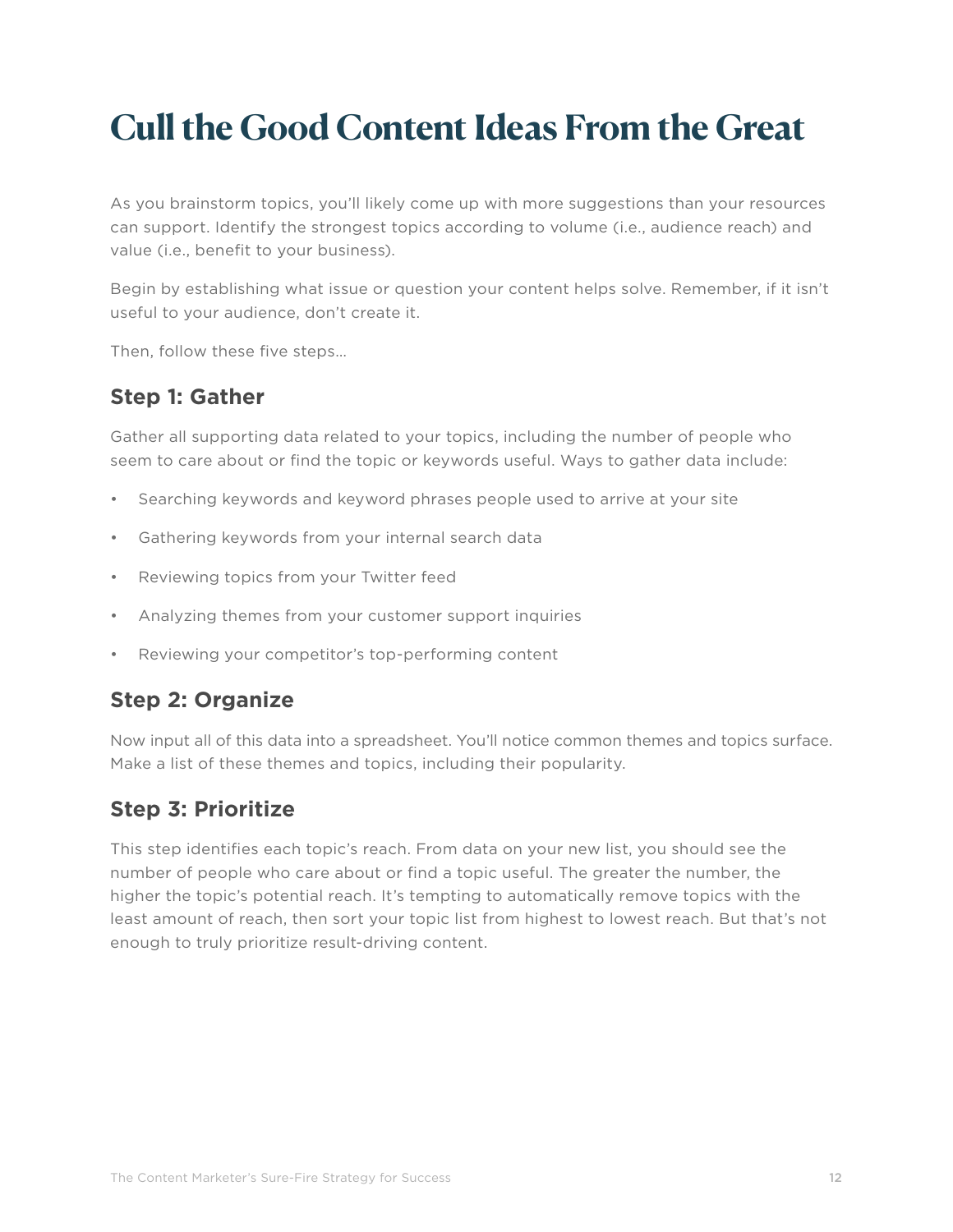Prioritizing content requires balancing reach (how many people search for that topic) with conversion rate (how many people who read this content will become customers). If an IT consulting company writes an article "How to get six-pack abs in 60 days," it may drive a lot of search volume, but it probably won't generate many new customers. That's why balancing reach with conversion rates is essential when prioritizing content that will drive results.

### **Step 4: Cut**

Narrow down this newly sorted list by determining each topic's value to your business. To determine value, consider which products or categories each topic or keyword will influence and then associate it with revenue potential. Assign a value "score." The higher the revenue potential, the higher its value score. If a topic has high volume (i.e., reach) but a low value score, you may end up pushing it off your list.

### **Step 5: Check**

Narrow your topic list further by keeping only topics that match your overall marketing strategy. Do you want more top-of-the-funnel visitors coming in, or do you want to upsell existing customers? Maybe you want to optimize for the top of the funnel, then nurture leads with engagement tactics such as email capture.

Congratulations, you've defined your content. You now have a workable list of high-volume and high-value topics that support your marketing strategy. This process takes time, but it's definitely worth it. Focusing your topic list will ultimately help you save resources, guide your writers, and keep your project on track.



### **Pro Tip**

Sometimes you may see topics that aren't high volume but may be trending. You can spot this through something like a recent surge in search volume. If you're willing to take the risk, publishing content early can help you rank for the topic.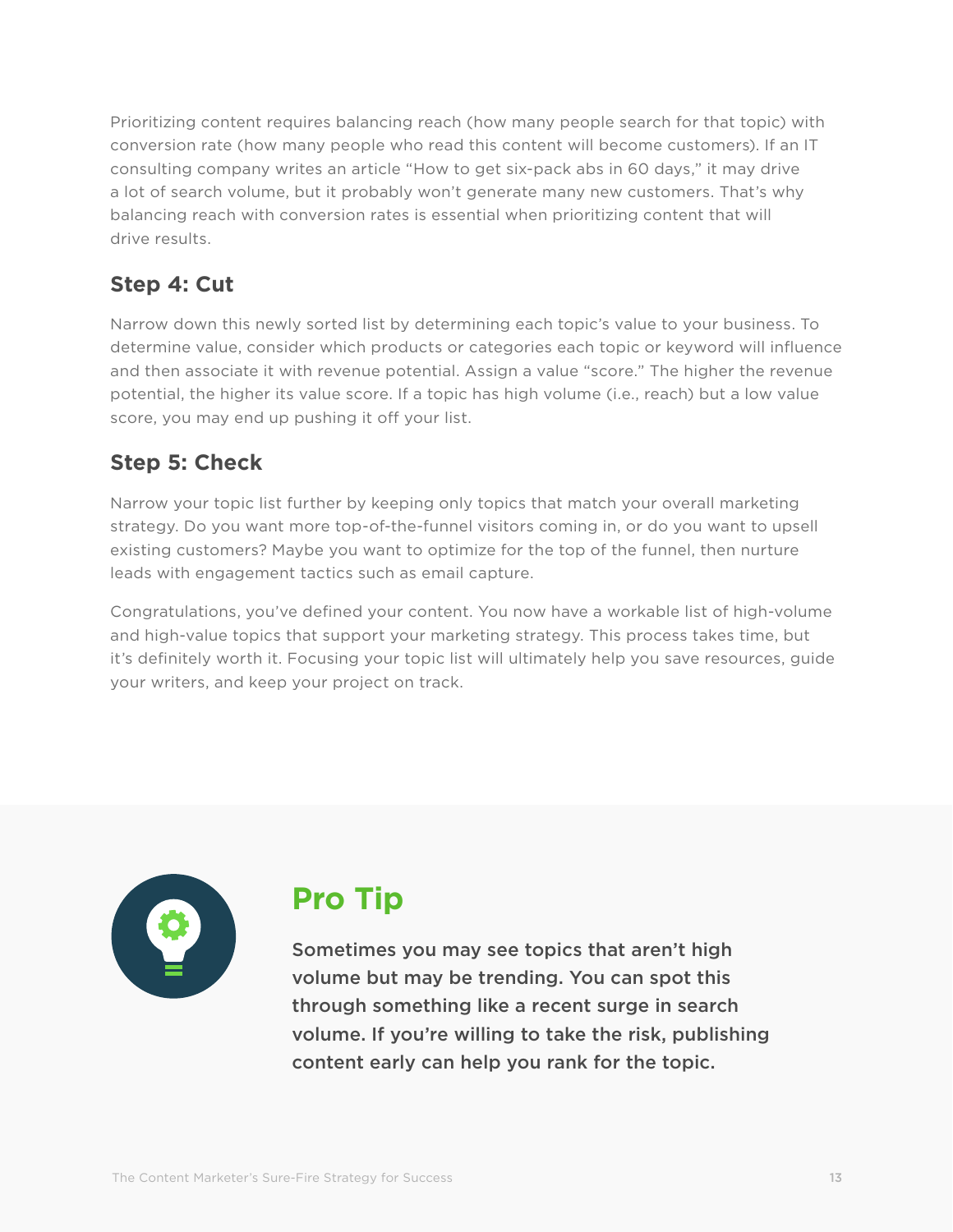# <span id="page-13-0"></span>**Define Your Content Structure**

With your content established, you can maximize its impact by defining your content structure. Organizing content into a solid structure gives you better control over branding, engagement, distribution, and the "next steps" you want a captivated reader to take. A properly defined structure creates a direct path for your reader to the most relevant part of your business.

A content structure includes three parts. We'll discuss each one briefly:

- 1. Content hub
- 2. Content categories
- 3. Content channels

### **Content Hub**

A content hub organizes branded and curated content from various sources—blog posts, videos, social media, ebooks, etc.—into one cohesive presentation. Although the content may still remain hosted on other properties (e.g., YouTube, SlideShare, Medium), creating a single presentation gives you more control over context and analytics, which can help you:

- Boost social sharing
- Establish thought leadership
- Heighten brand awareness
- Increase time visitors spend on your website
- Expand website traffic
- Improve sales
- Generate leads
- Shorten the sales cycle

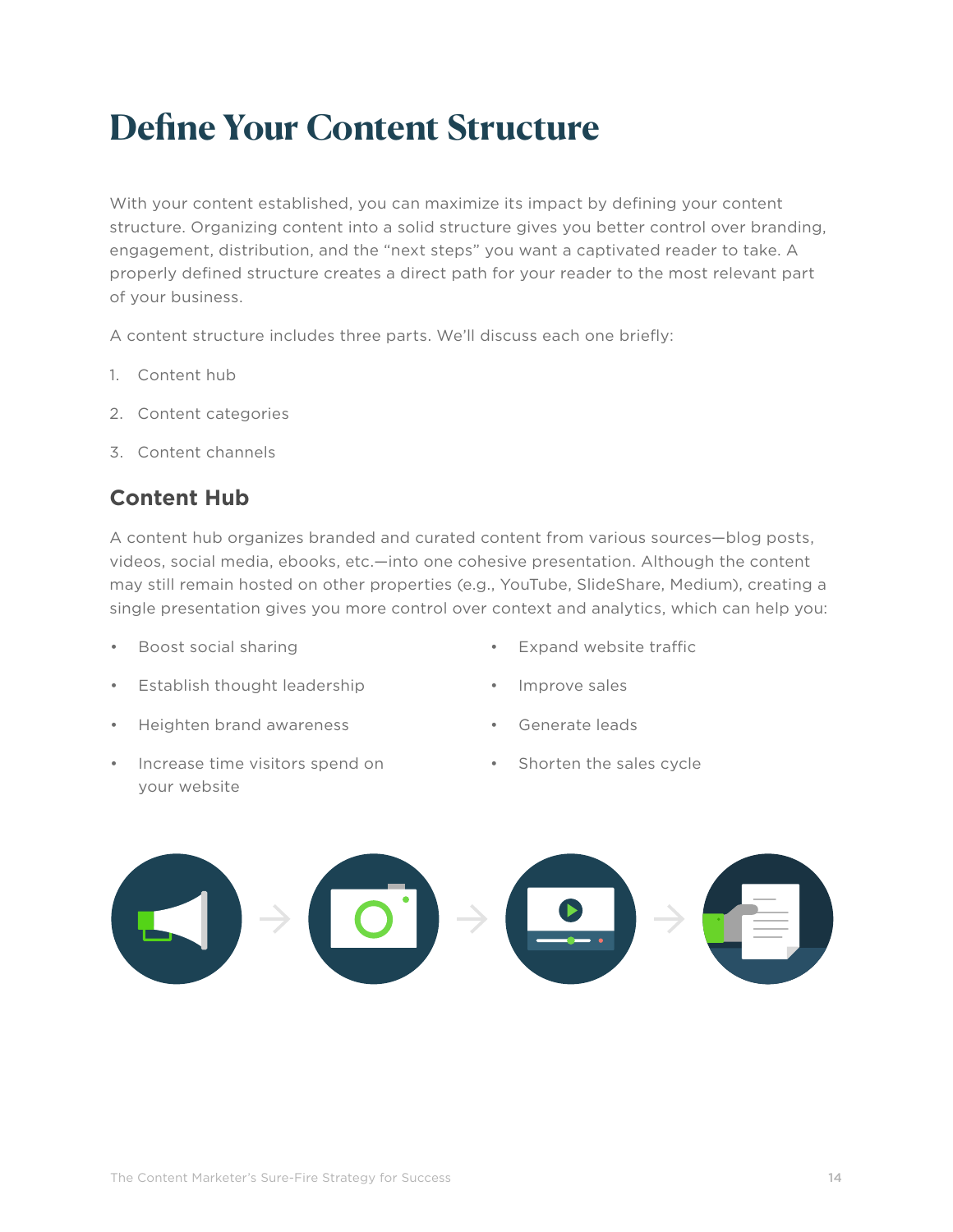### **Content Categories**

If you picture the content hub as the center of a wheel, its spokes are your content categories. Here's how it works: One piece of content draws readers into a specific category. Through your central hub, they may browse other relevant content located in related categories. As readers hop from category to category, they become more engaged, spend more time on your site, and gain greater awareness of—and trust in—your brand.

Your content categories will vary to reflect your product or service, your industry, and your audience's interests.

Here are a few examples:

#### **Sample Method 1**

You sell a platform for email marketing automation. Using search volume as a guide, your content categories may include: Growing your list; Best practices; Effective subject lines; Testing; Improving delivery rates.

#### **Sample Method 2**

You sell art and stationery through an online shop. You could organize your categories in a number of ways such as by product type. You can also look at search volume to see which keywords your customers are using. You may also find that organizing products by sales volume or value makes more sense for your business.

#### **Sample Method 3**

If your company doesn't fall neatly into a B2B or B2C model, look at internal search queries. Find out what people are searching for, then group and categorize those topics. Using the volume and value information, pick the top keywords. From this cleaner list, pull out your content categories.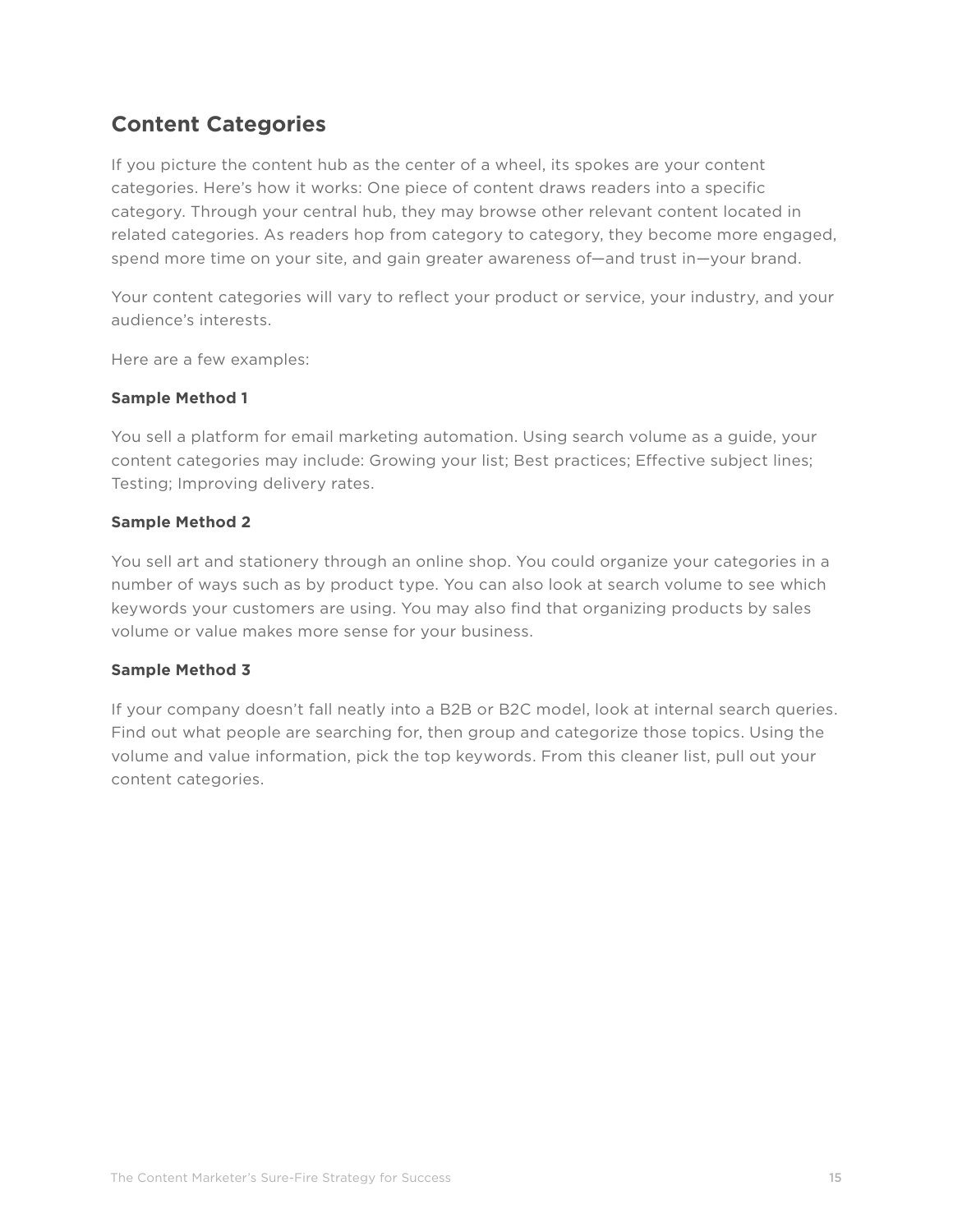### **Content Channels**

Content channels are how you publish and distribute content you create. This includes your blogs, social networks, email, and paid advertising. Most businesses have multiple channels to reach different types of people. Maintaining multiple channels also provides flexibility, because if one channel becomes less effective, the others are still reaching your audience.

Where many content marketers make a mistake is spending the majority of their time thinking about creating great content instead of distributing it. To get the most out of your content, spend more time thinking about effective content distribution. Otherwise, you'll end up spending most of your time creating a stellar white paper, then feel disheartened because hardly anyone viewed it.

The goal is to make each piece of content as impactful as possible. When deciding which channels to funnel your content through, consider the four S's:

- **• Setting:** Based on the audience personas you created, figure out where each content piece will have the most impact. Your blog? On Twitter? Through LinkedIn?
- **• Support:** What do you already have that helps tell your story? An existing website, a Facebook page, or corporate materials can boost your message and provide context.
- **• Shifts:** Does anything need to change in order for you to tell your story? Do you need to add a blog, develop a campaign-specific site, or revisit your social web strategy?
- **• Stops:** What must stop—if anything—for you to tell your story properly? Do you need to divert resources from one channel to another?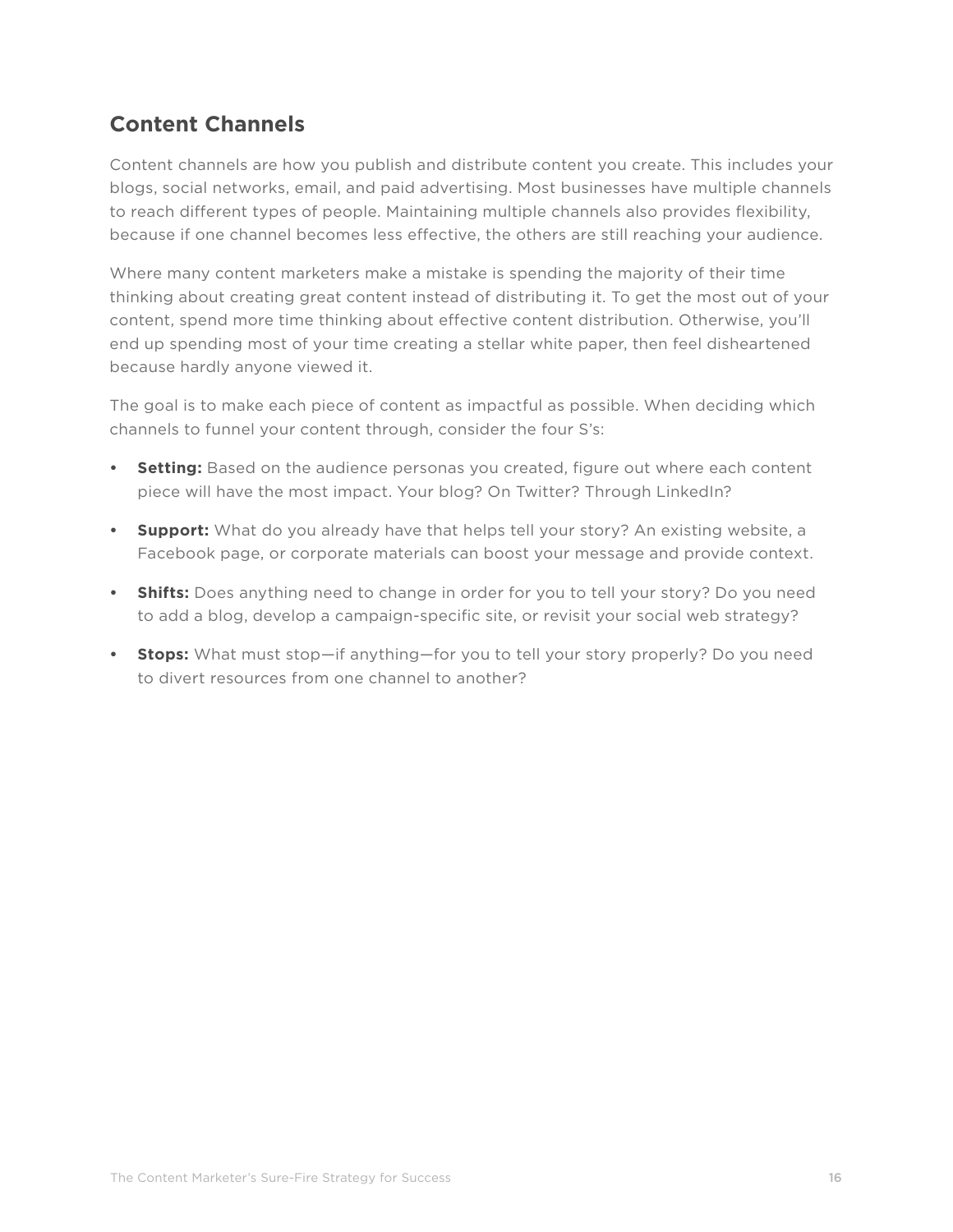### <span id="page-16-0"></span>**Distribute Your Content Through Online Syndication**

For decades, content creators have used syndication to get more eyes on their content. Radio stations, print publishers, television networks, and news services expanded their audiences exponentially by pushing their content out across numerous outlets. Online syndication enables you to do the same with your content.

As mentioned earlier, how you distribute content is as important as what content you create. Once you start publishing content on your own site, shift your focus to generating more traffic to that content.

One way to do this is by redistributing your content out to third-party syndication channels. These content aggregators and email digests can increase your brand exposure, expand your audience, drive traffic back to your site, and boost domain authority through link building.

Want to start syndicating your content out to the world? Here are some helpful tips to get you started.

### **Choose your syndication partners wisely**

Not all syndication sites are created equal. Research to find sites that are best suited to your content. Base potential partners on criteria such as the size of their audience, the quality of that audience, what categories they focus on, and their mission.

For example, if you're writing about startups and technology, you probably want a business-focused syndication partner that aligns with your content, like Business2Community or Hiring Headquarters. If you're primarily sharing design work, it may resonate better with a creative online community like Dribbble.

Do your homework to find the partners that are most likely to be win-wins.

### **Know what you're getting from each partner**

Partnership agreements vary with each syndication site. Your content may be licensed, free syndication, or ad-supported. Before giving a partner permission to publish your content, know how it aligns with your business model and how it supports your marketing goals.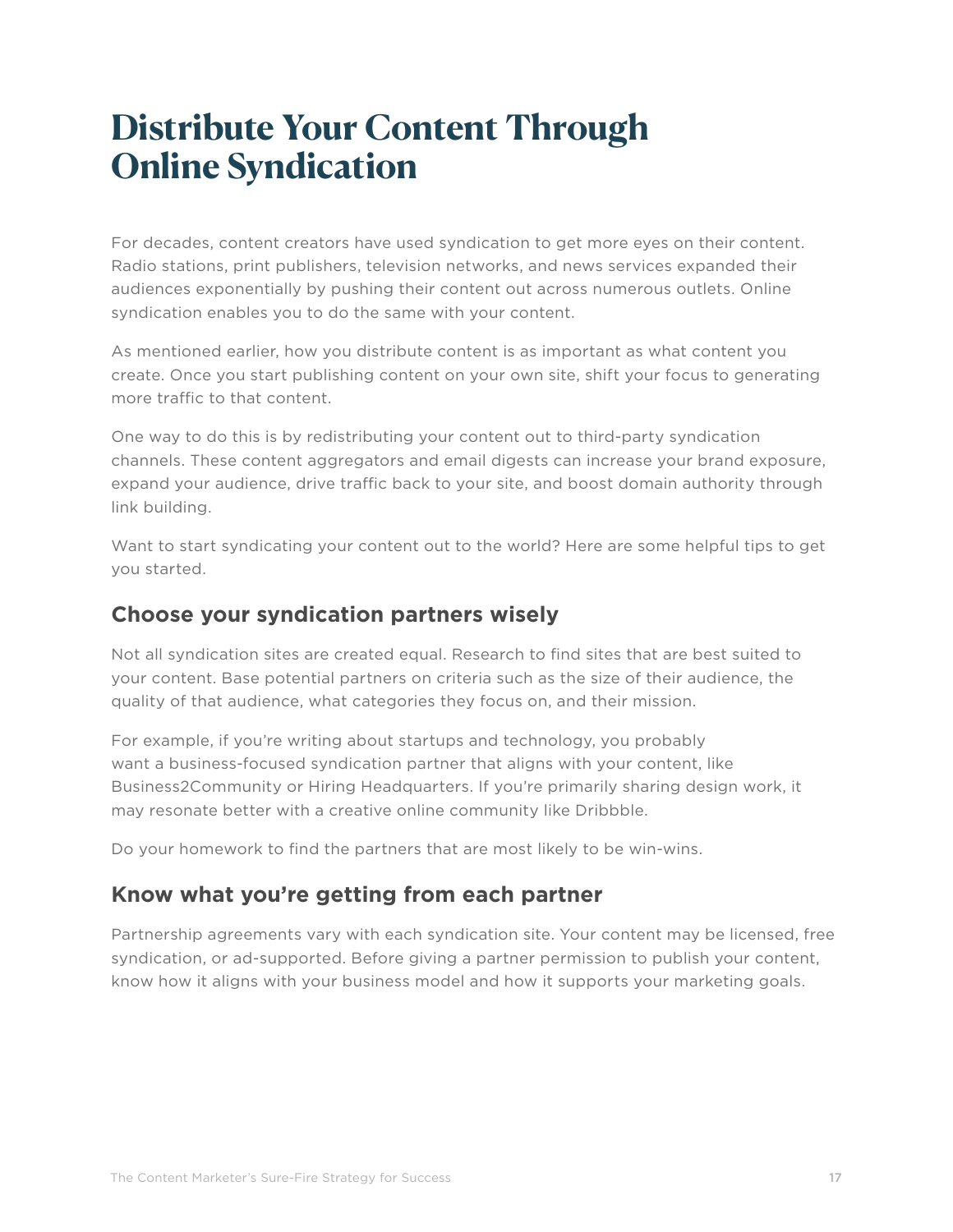When choosing a partner, possible questions to ask include:

- Will I be able to handpick and publish my content, or will it be automatically pulled from my RSS or Atom feed?
- Does it publish an entire article (a full rendition) or a summary of the content?
- Does it screen content? If yes, what are its screening parameters? Make sure a site is at least monitoring for inappropriate content, so that your content isn't published alongside something that doesn't support your brand.
- What are the site's content republishing guidelines? You may not want to be limited on republishing your content elsewhere.
- Is the site a community where members can share or republish your content to their own profiles?
- Are comments enabled? If so, how are comments moderated? Be sure you have a way to track comments left on your content, so you can respond appropriately.

### **Syndication sites: paid and unpaid**

You have two options: paid syndication and unpaid syndication. If you pay to syndicate on a site such as Business.com, it's important to weigh the cost against its value to your content. Here are a few popular sites and how they stack up.

#### **Paid syndication sites**

**Taboola**—content is delivered across a network that includes hundreds of thousands of small and large publishers. The engine chooses where your articles will best fit and seems to have more success with video content at this time.

**Medium**—the platform offers paid and unpaid distribution options. It directly publishes articles, photos, audio, and video. An algorithm determines which content is most relevant to each user, and the network actively promotes user engagement.

**Outbrain**—the platform recommends your content on large online media properties such as CNN, People, and ESPN. It boasts a monthly global audience of 557 million.

**ARC**—part of PR Newswire, the platform sends content across various channels. Content is shared and published on other sites with links back to the original source (no-follow links).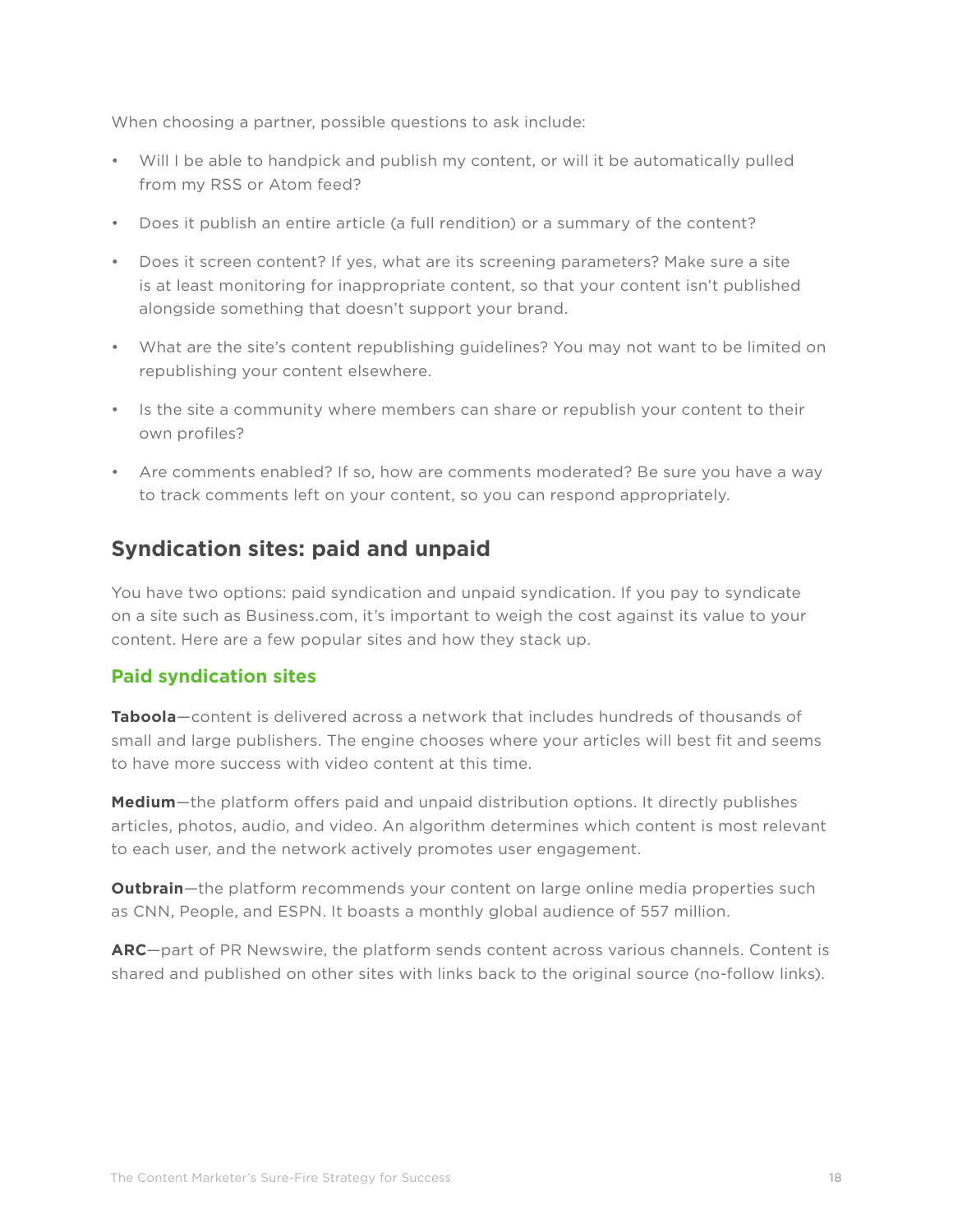#### **Unpaid syndication sites**

**Flipboard**—a highly visual, magazine-style syndication site where you can publish content and also republish content to your own magazine.

**The Hiring Headquarters**—Upwork.com's curated blog where you can publish content about the future of work, trends in marketing and development, and business growth. Articles posted here may also be promoted through social media or Upwork's other syndicated channels.

**BizSugar**—a social sharing, bookmarking, and networking site for small-business owners, managers, and entrepreneurs where you can categorize content to make it easy for readers to find. Note: the free account does limit how much you can publish a day.

**Business2Community**—this site hand-selects articles from your feed and republishes the full article out to its audience.

**Startup Digest**—you can submit your content to the email digest, but without a guarantee it will be chosen.

**Scoop.it**—free forum allows publishers to share content with the large, online community.

**AppleNews**—Apple's news-aggregation service where you can publish a wide range of newsworthy articles. Because it's owned by Apple, your content will be automatically available on all iOS devices.

**SmallBizTrends.com**—an online publication where you can submit to publish advice and resources geared toward entrepreneurs and small businesses.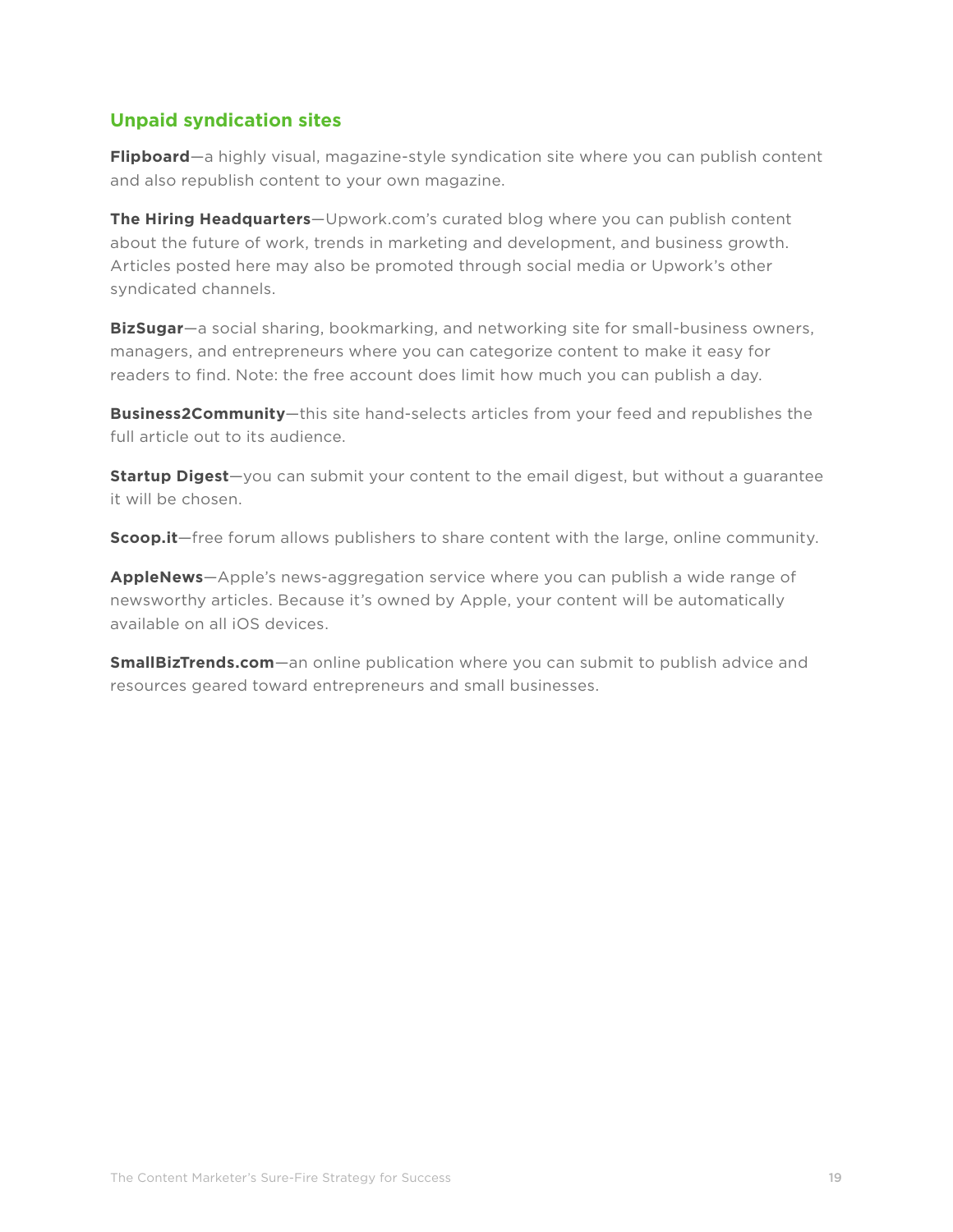### **A few important tips before you begin**

- **1. Consider which articles you want to syndicate.** If you opt in to a partner site that auto-publishes your content from your site's feed, chances are not everything will be a good fit. Consider parsing content into categories and only auto-publishing content from a specific category.
- **2. When you submit content, get it as close to final as possible.** The beauty of publishing via a content management system (CMS) is you can edit content when you want. But when it comes to syndication, don't count on quick turnaround of edits. Most sites have strict policies against pulling published content, making edits, then republishing.
- **3. Pay attention to formatting.** Periodically check your syndicated content to see how it looks because you likely can't control how a third-party site displays your content. If you notice awkward formatting, make adjustments to minimize issues (e.g., if a partner site never respects your site's CSS when it comes to tables, embed an image of a table instead). Also, note how images and embedded video display and be sure you're choosing correct aspect ratios.
- **4. Use tracking links to analyze your incoming traffic.** Tracking links enable you to dissect what traffic is coming from where, which can help inform your syndication choices. If traffic is minimal or low-quality from one source, you might reevaluate the time and effort (or money) you spend syndicating there.

The right content structure helps you tell your story with greater force, which then cuts through the noise and attracts your audience to you. This first planning step is what most marketers fail to do. So congratulations, you're ahead of the curve!

But don't rest on your laurels yet. What ultimately makes your content marketing a success isn't just the framework you build around it. It's also how you support this framework with amazing material.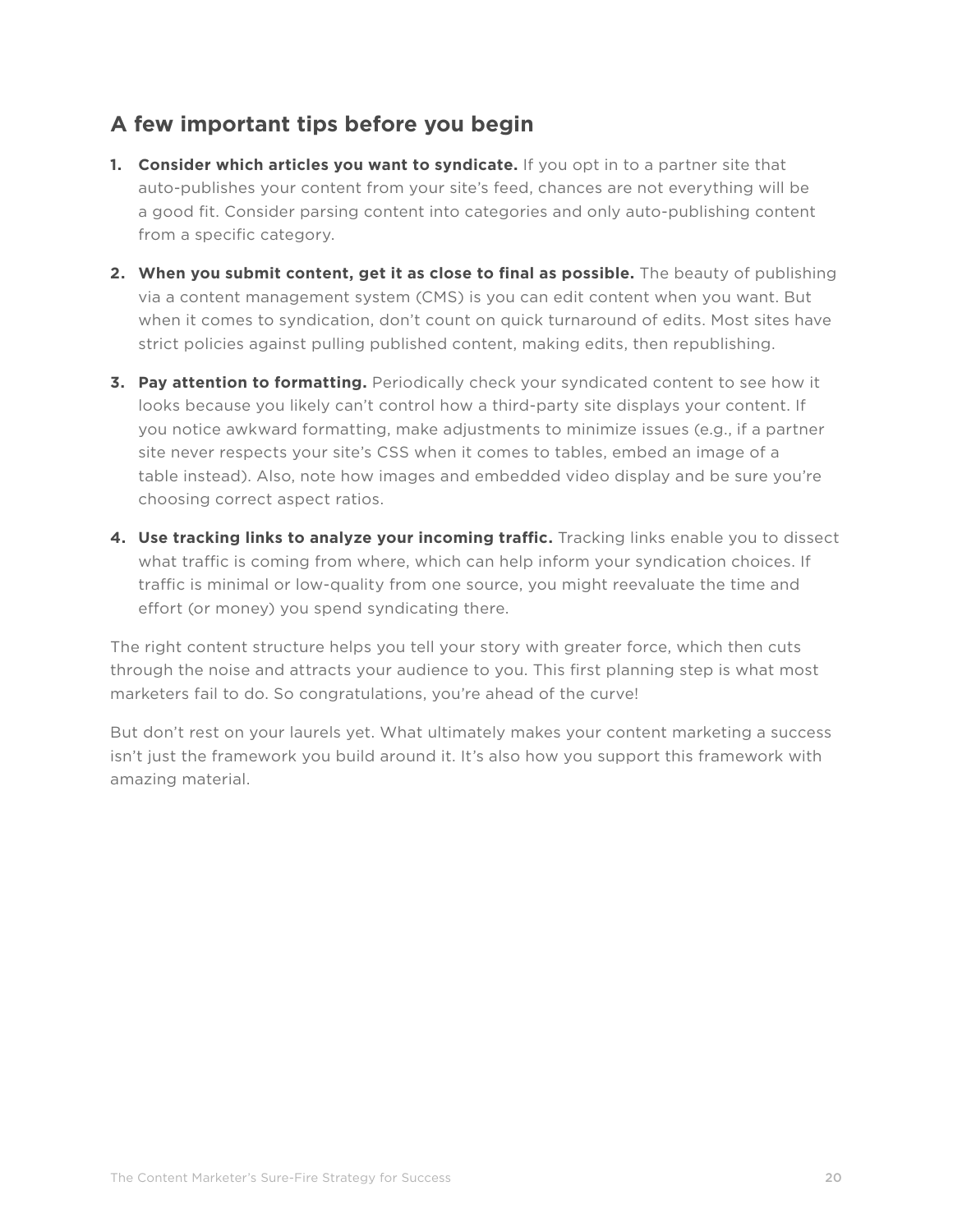**PART 2**

# **Create your writing strategy**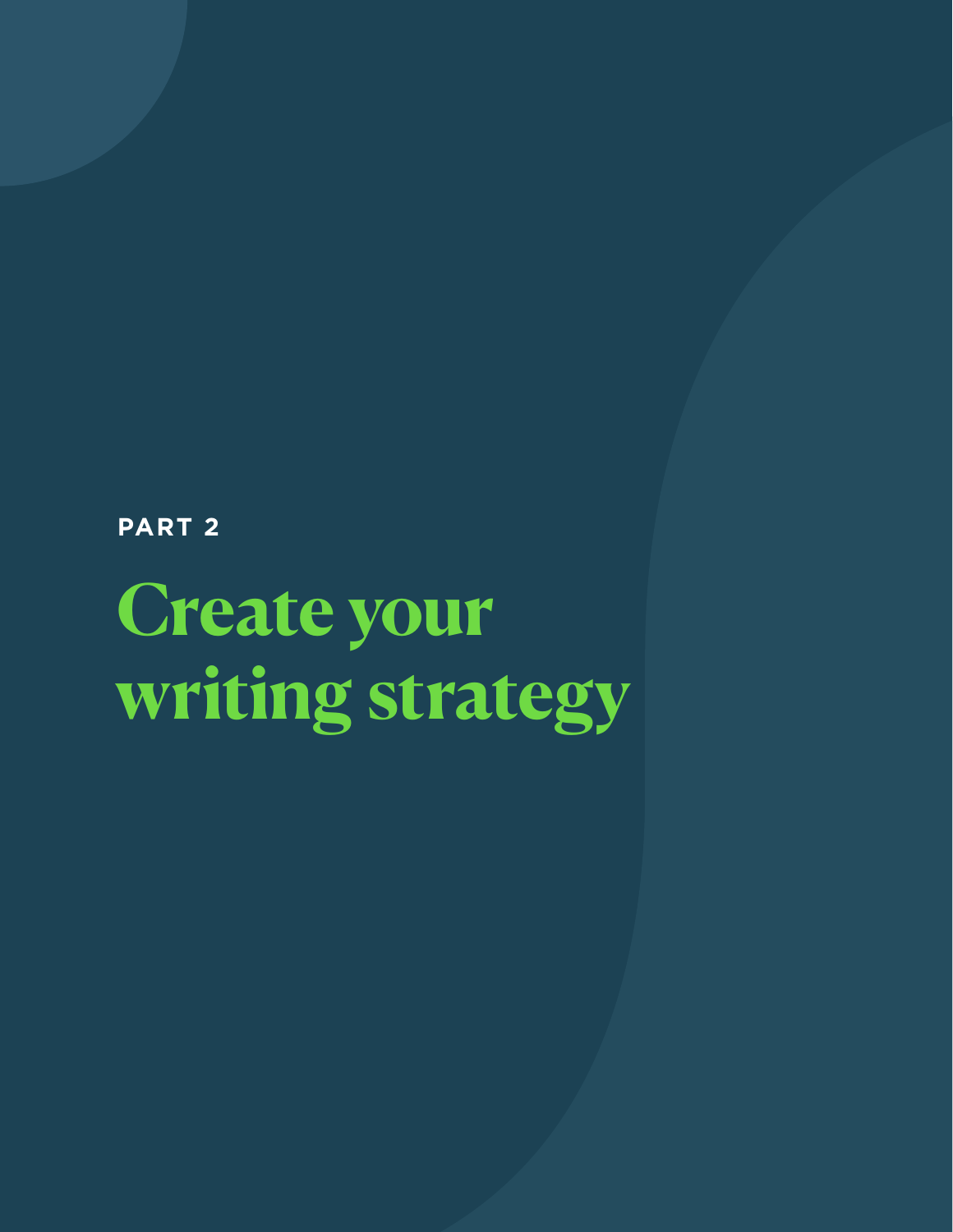### <span id="page-21-0"></span>**Securing Talent: The Biggest Challenge for Content Marketers Today**

In today's hyper-competitive climate and info-saturated world, it's difficult to stand out. This is not the time to skimp, rush, or shortchange production in any way. As the Content Marketing Institute emphasizes, "Marketing is impossible without great content." And great content takes great writers. Therein lies one of your biggest challenges...

It's tough to find skilled professionals with the knowledge and experience to align with your business objectives, understand your topics, and meet your timeline.



Adding to your challenge, competition for talented, creative professionals will only intensify as demand for their skills continues surging. In fact, **[45%](http://contentmarketinginstitute.com/2017/06/content-marketing-industry-hiring/)** of advertising and marketing executives say it's difficult to find and attract quality content team members.

If you don't have the talent you need, finding it may be your first priority. "Content creation challenges" were cited by **[47%](http://contentmarketinginstitute.com/wp-content/uploads/2016/09/2017_B2B_Research_FINAL.pdf)** of B2B marketers who saw a drop in success this year over last. But find the talent you must, as **[85%](http://contentmarketinginstitute.com/wp-content/uploads/2016/09/2017_B2B_Research_FINAL.pdf)** of companies celebrating success attribute it to their ability to create quality content.

That's why more marketers are adopting...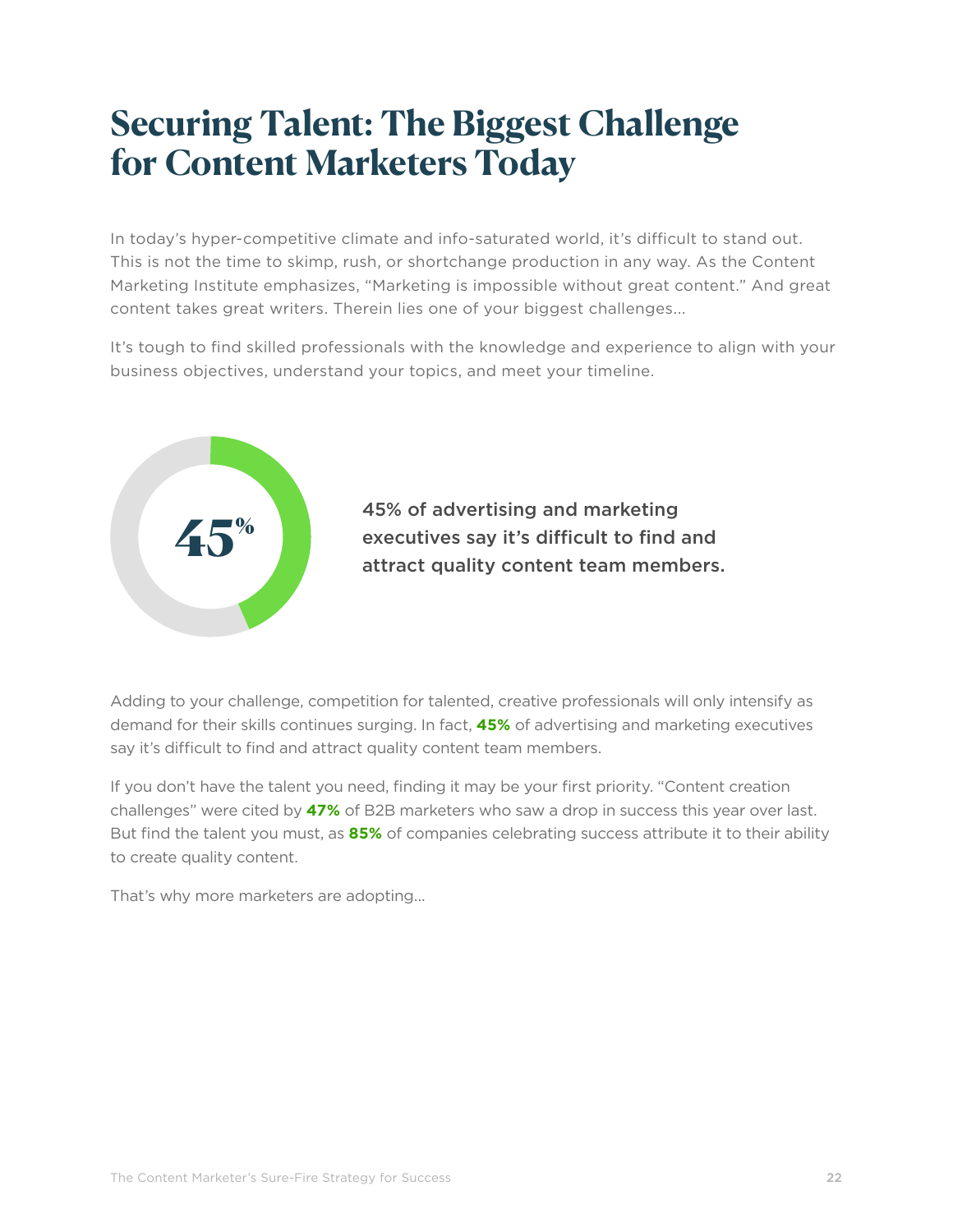# <span id="page-22-0"></span>**Distributed Content Teams**

Distributed teams are a hybrid of freelancers working with your employees on a project basis. Between talent gaps and tighter budgets, **[62% of companies](http://www.demandmetric.com/content/content-marketing-infographic)** already outsource their content marketing. A recent Upwork survey found six in 10 marketing strategists plan to hire freelancers within the next year.

These trends clearly show: Marketers must remain flexible and open about using remote freelancers.

### **Content Marketing Activities B2C Marketers Outsource**



You will often find using geographically dispersed content writers saves you money. And they free up your time to consider effective content distribution strategies.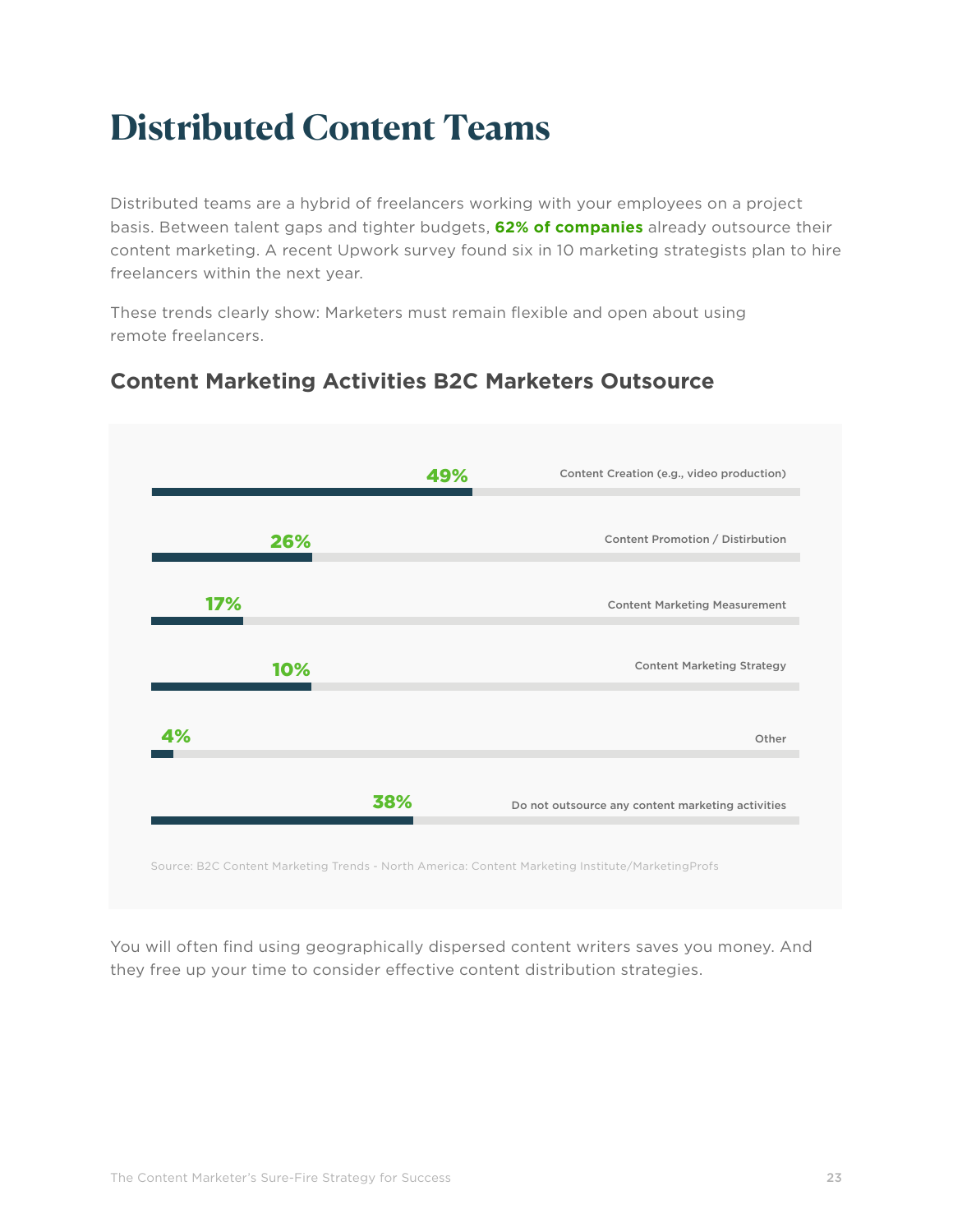### <span id="page-23-0"></span>**Increasing Productivity and Creativity With Freelancers**

For Instapage CEO Tyson Quick, using a distributed team helps his Silicon Valley-based company. Because it's not limited by geographic location, the company can secure the best talent for each project. And the cost savings allows it to reinvest more into marketing and other full-time staff.

The company uses content writers from Moldova, Canada, and Portugal. Quick explains, "It makes sense, not only from a financial perspective but also from a quality perspective—sometimes we just can't find the talent we need locally. It really makes our content manager more effective because now he can produce three times more content every single week while maintaining our high quality standards. It's made a huge impact on our inbound marketing. As we go into new campaigns and verticals, it's amazing to have a pool of talent that lets us tap into different minds from different cultures. Without geographic boundaries, talent is judged solely by what you can do, not by where you are. That's huge."



**66** Upwork helps me stay competitive, **especially with San Francisco being such an expensive, competitive market for talent.**

Tyson Quick, Founder and CEO, Instapage

∥∏Instapage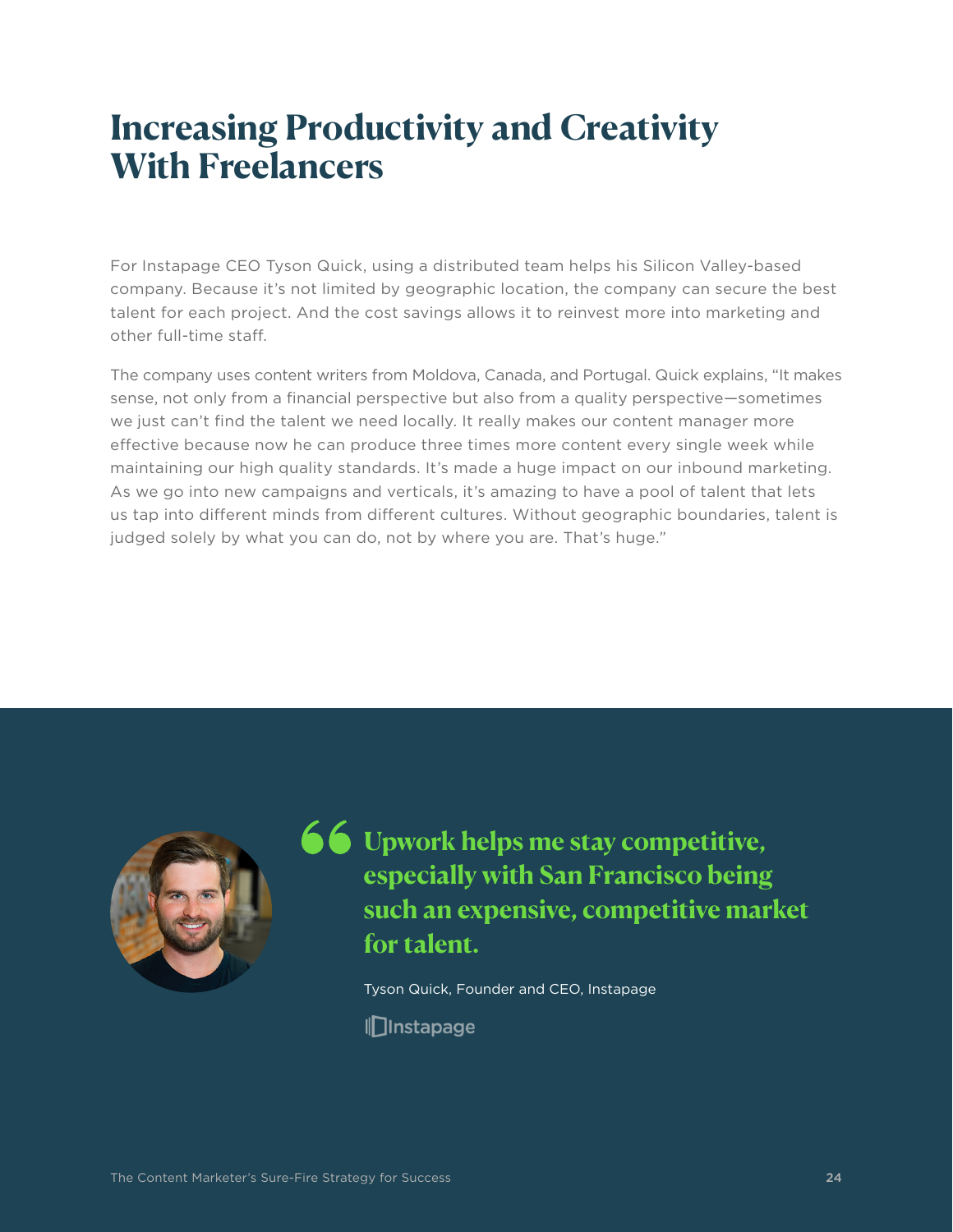# <span id="page-24-0"></span>**Out of Sight Can't Mean Out of Mind**

Working with a remote team can seem intimidating if you haven't done so before. Ensuring timelines are met and enabling good communication starts with building the right structure.

Treat your freelancers as important, meaningful contributors and you'll get high-quality work in return. You'll also benefit more from their years of experience as they collaborate more enthusiastically with your team.

You can cultivate this type of communication by putting more effort into including freelancers in relevant project communications. Having the right **[technology to connect](https://www.upwork.com/hiring/startup/18-essential-collaboration-tools-remote-teams/)  [your team](https://www.upwork.com/hiring/startup/18-essential-collaboration-tools-remote-teams/)** can also make a significant difference.

# **Finding the Right Talent**

Before choosing a writer, determine the type of content you need for your project. All writers are not the same; each has a different writing style as well as varied skills, industry knowledge, experience, and strengths. Matching a writer with the wrong project type can create a situation where the writer can't do his or her best work and your results suffer.

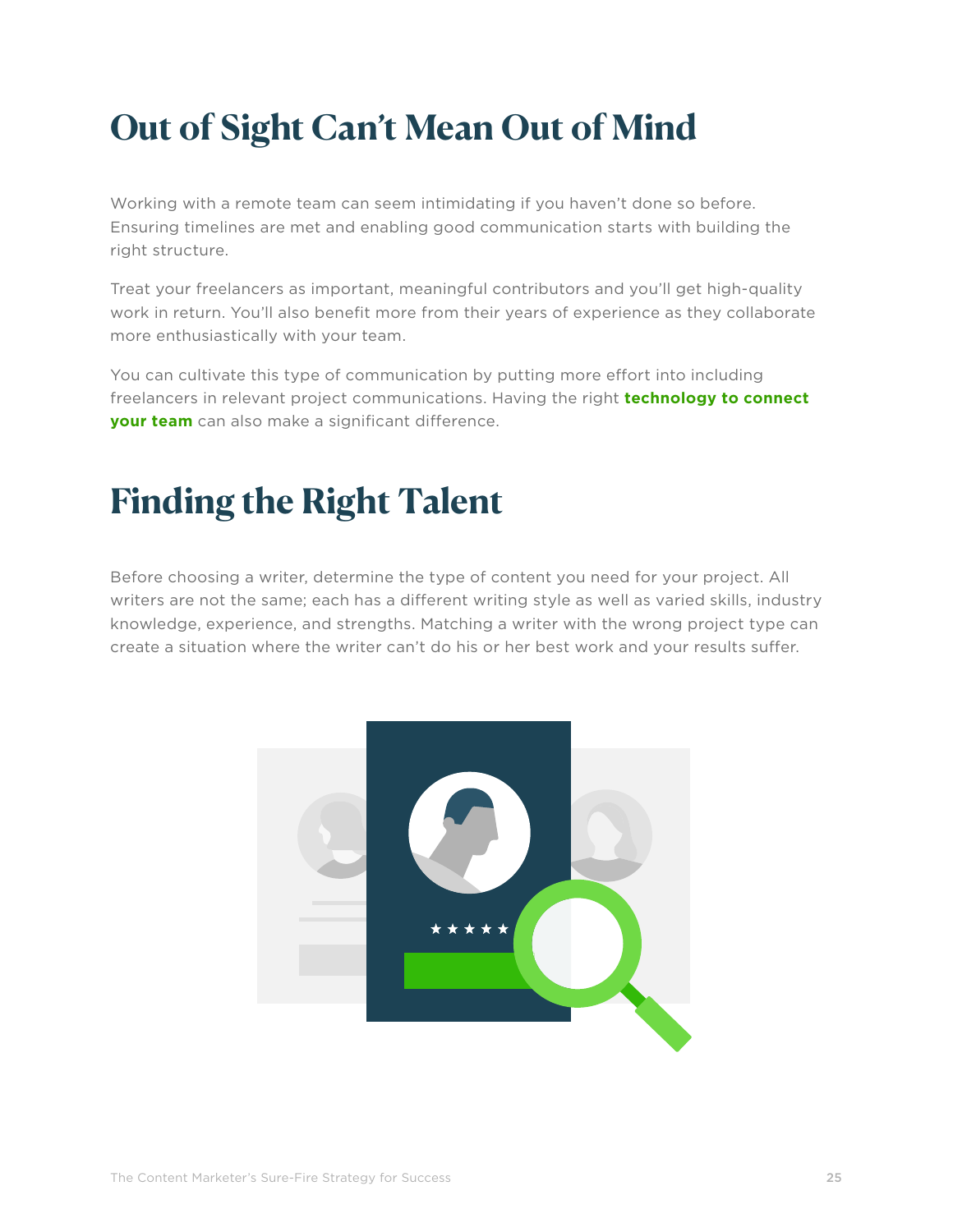# <span id="page-25-0"></span>**Types of Writers**

Below are general types of copywriters and examples of content they create. Many writers can effectively write across several areas, or they may have additional specialties—like knowledge of a specific culture or expertise in a particular area, such as fundraising copy for nonprofits. Knowing the type of content you want to create will help narrow your search to professionals who have the specific skills you need.

- **1. Direct response.** These are your sales writers, trained to get your audience's attention and guide them to take a specific action such as downloading, signing up, sharing, or buying something. Direct-response copywriters write everything from websites and landing pages to long-form copy and product packaging.
- **2. Technical.** These writers specialize in a particular industry or area—and good ones are in high demand. If your business is technical in nature, you'll want a writer steeped in the right vernacular, who can write accurate content that's on trend within your industry. Technical copywriters write anything from white papers and instruction manuals to sales collateral.
- **3. Business.** White papers, case studies, ebooks, and more—these are the hallmarks of solid business writers. They should understand how to position your business in your industry and how the collateral produced is valuable for B2B marketing and driving qualified leads to your sales team.
- **4. Instructional.** These copywriters understand how to create how-to manuals, tutorials, and web instructions. They know what to include and what to leave out. Instructional copywriters are behind almost every user manual from smartphones to cars.
- **5. Journalistic.** There's a growing demand for brand journalism, with organizations creating a publishing team dedicated to in-depth, heavily researched content rooted in an organization's interests.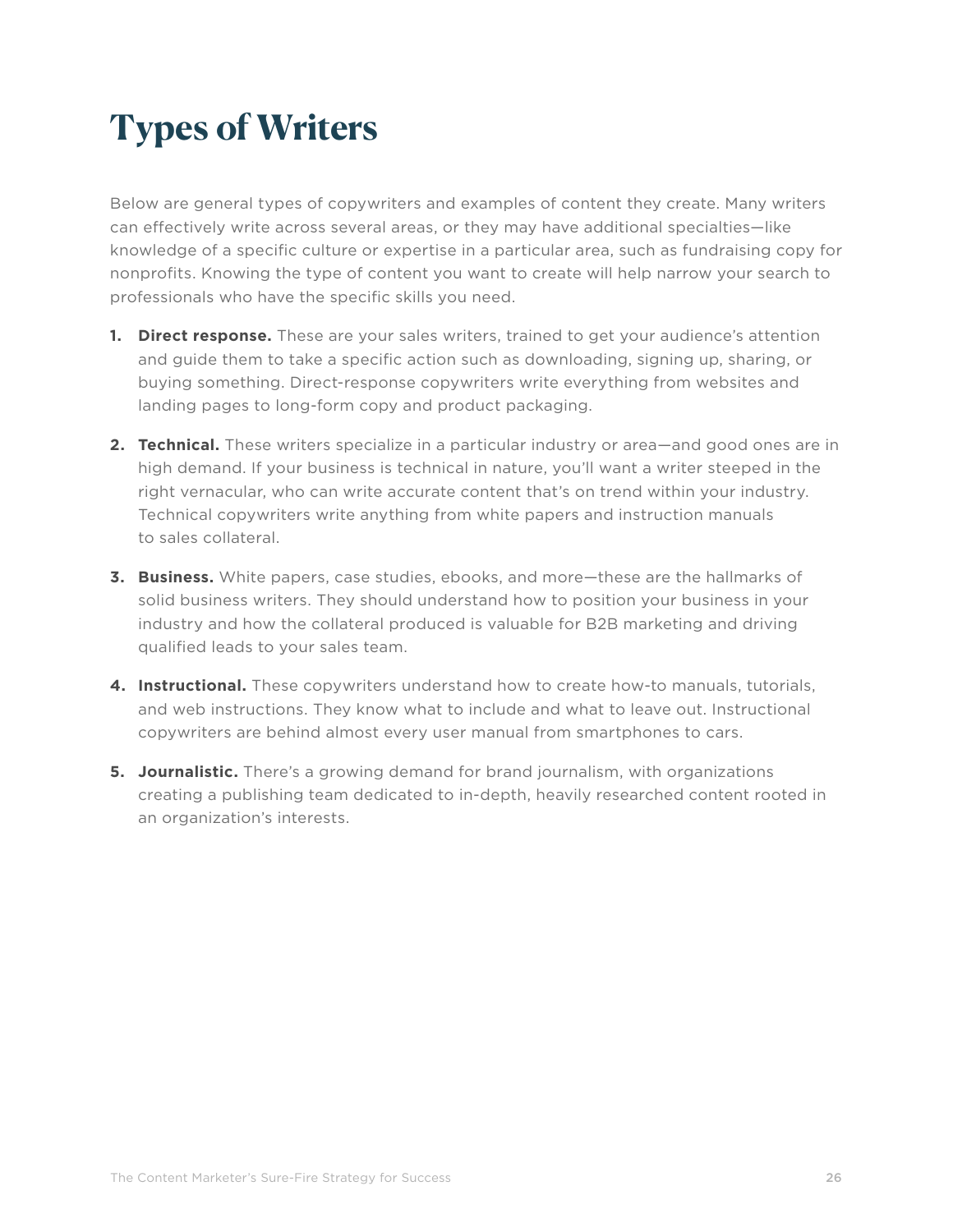# <span id="page-26-0"></span>**Gauging a Writer's Skill Set**

Finding the right talent takes steadfast effort. They must be able to grasp your business, know how to research content, and find the ideal way to present information based on your organization's needs and target audience.

Once you've sourced a few expert writers with the skills needed for your project, it's time to vet them. When determining a writer's skills, Upwork clients often use these methods:

- Review the writer's professional portfolio and past projects
- Conduct an interview
- Review referrals or feedback from the writer's clients
- Give the writer a small (paid) project to gauge skill and style

Depending on your organization and project types, consider other related skills that may be important. These may include:

- **• Working with a content management system (CMS).** Do you need the writer to post approved articles in WordPress or other content systems? This can save your staff time, as the writer will be prepping his or her own content for publishing.
- **• Search engine optimization (SEO).** Finding someone who has a basic understanding of keywords, meta descriptions, and how the key elements impact visibility in search is a huge bonus. With this knowledge, the writer can smoothly weave keywords into the content and further prep the project for publishing.
- **• Image selection and prep.** This isn't as commonly needed, but a basic knowledge of how to select images in adherence to your brand guidelines, add them to an article, and tag them for SEO is helpful. This saves your staff more time, as the copywriter can manage most of the project's content on his or her own.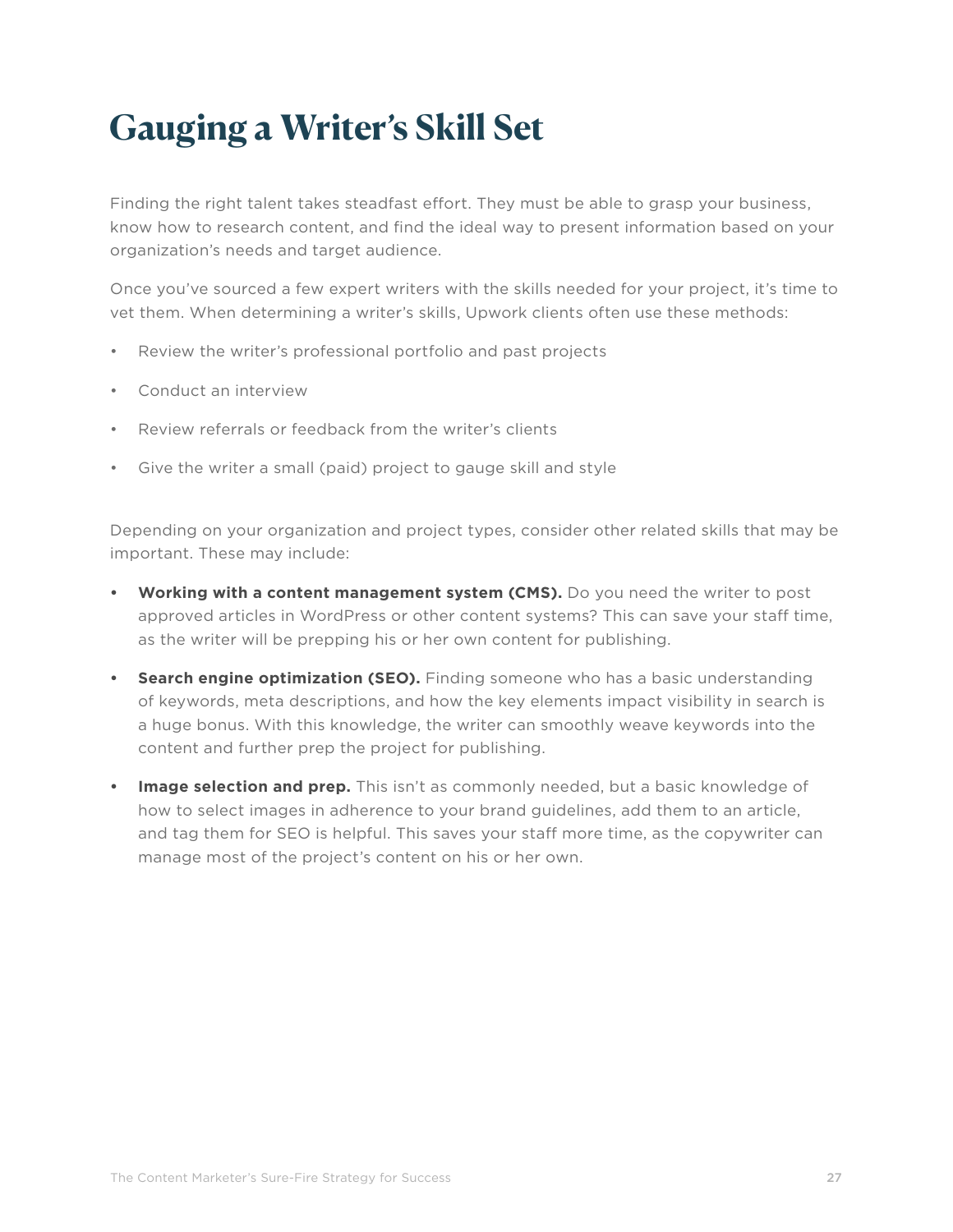# <span id="page-27-0"></span>**Paying Your Writers**

It's important to promptly pay your freelancers in full upon final project delivery. Remember, finding good writers is tough—growing competition makes keeping them even tougher. Paying them promptly is one way to show how much you value their expertise. It may also encourage them to work with you again on future projects. Working with the same writers on multiple projects can improve how efficiently you create content. As your go-to bench of writers continue working with you, they develop a stronger understanding of your processes, organizational culture, audience, and industry.

Depending on the type and length of your project, some writers may require a 30-50% payment at the start. Payment may also be made based on time, a set schedule, or project milestones. For longer content pieces, you can divide payments to ensure the content is created on schedule. For example, HubSpot often pays 30-40% upon receiving the first draft, then pays the balance once the final copy is received. Many companies and writers have different payment expectations, so it's important to clarify them from the beginning.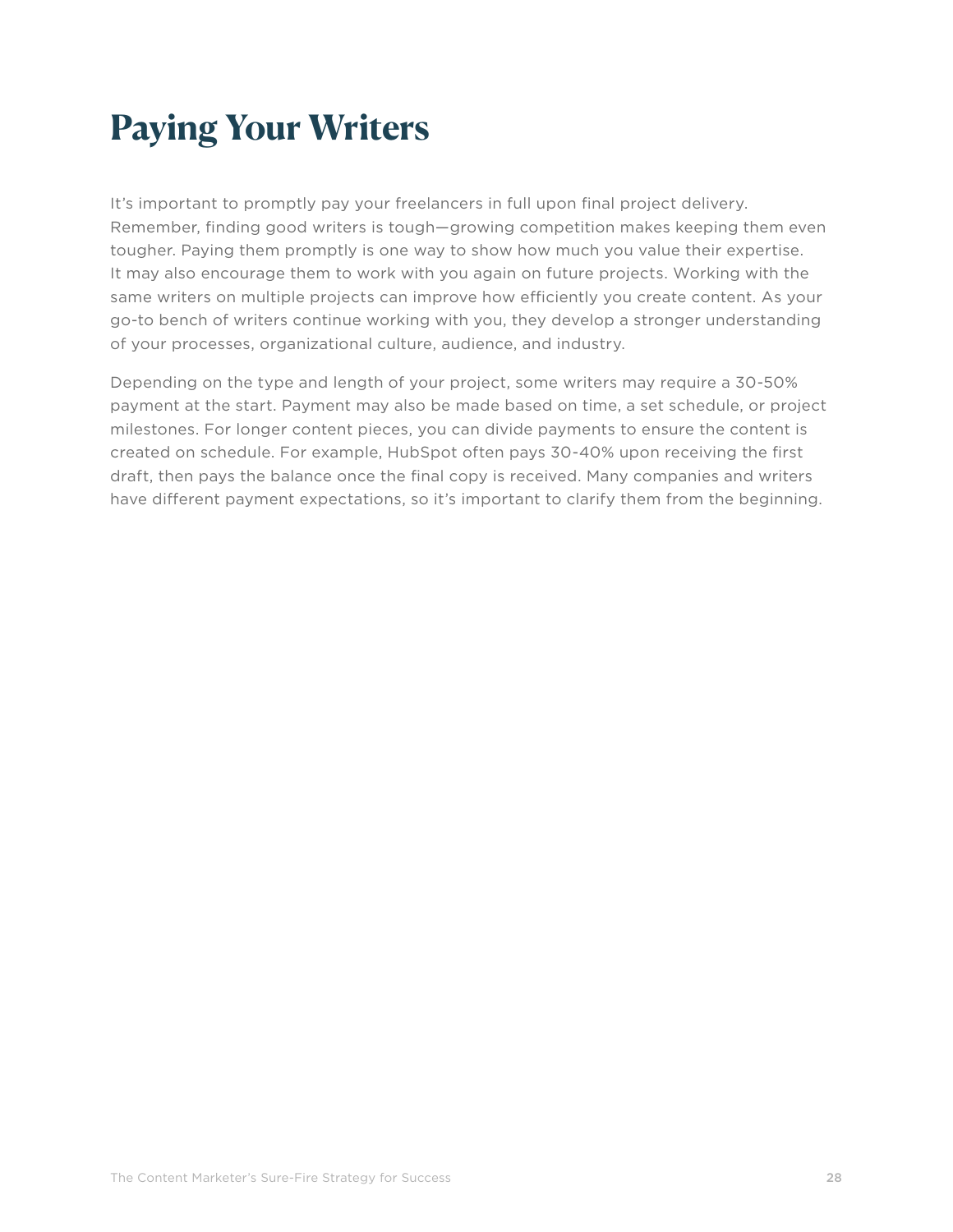# <span id="page-28-0"></span>**How to Keep Your Team on Track**

For any project, especially longer or multistep assignments, it's critical to agree on milestones with clear deadlines. This doesn't just keep everyone on track; it also lets you respond faster when progress falls behind or timelines need to be adjusted.

For example, the contract for an ebook might include multiple milestones:

|                                   | <b>Key Milestones for Your Writing Project</b> |                                                               |  |  |  |  |  |  |  |
|-----------------------------------|------------------------------------------------|---------------------------------------------------------------|--|--|--|--|--|--|--|
| $\blacktriangledown$              | <b>TOPIC</b>                                   | 10 ROI metrics you should be tracking to<br>thrill your boss. |  |  |  |  |  |  |  |
| $\left( \mathbf{v}\right)$        | <b>MILESTONE 1</b>                             | Writer research                                               |  |  |  |  |  |  |  |
| $\left( \bigtriangledown \right)$ | <b>MILESTONE 2</b>                             | Writer provides outline                                       |  |  |  |  |  |  |  |
| $(\checkmark)$                    | <b>MILESTONE 3</b>                             | Initial draft cue                                             |  |  |  |  |  |  |  |
| $\left( \bigvee \right)$          | <b>MILESTONE 4</b>                             | Client provides feedback                                      |  |  |  |  |  |  |  |
| $\left( \mathbf{v}\right)$        | <b>MILESTONE 5</b>                             | Second draft due based on feedback                            |  |  |  |  |  |  |  |
|                                   | <b>MILESTONE 6</b>                             | Client provides final review/feedback                         |  |  |  |  |  |  |  |
|                                   | <b>MILESTONE 7</b>                             | Finished project delivered                                    |  |  |  |  |  |  |  |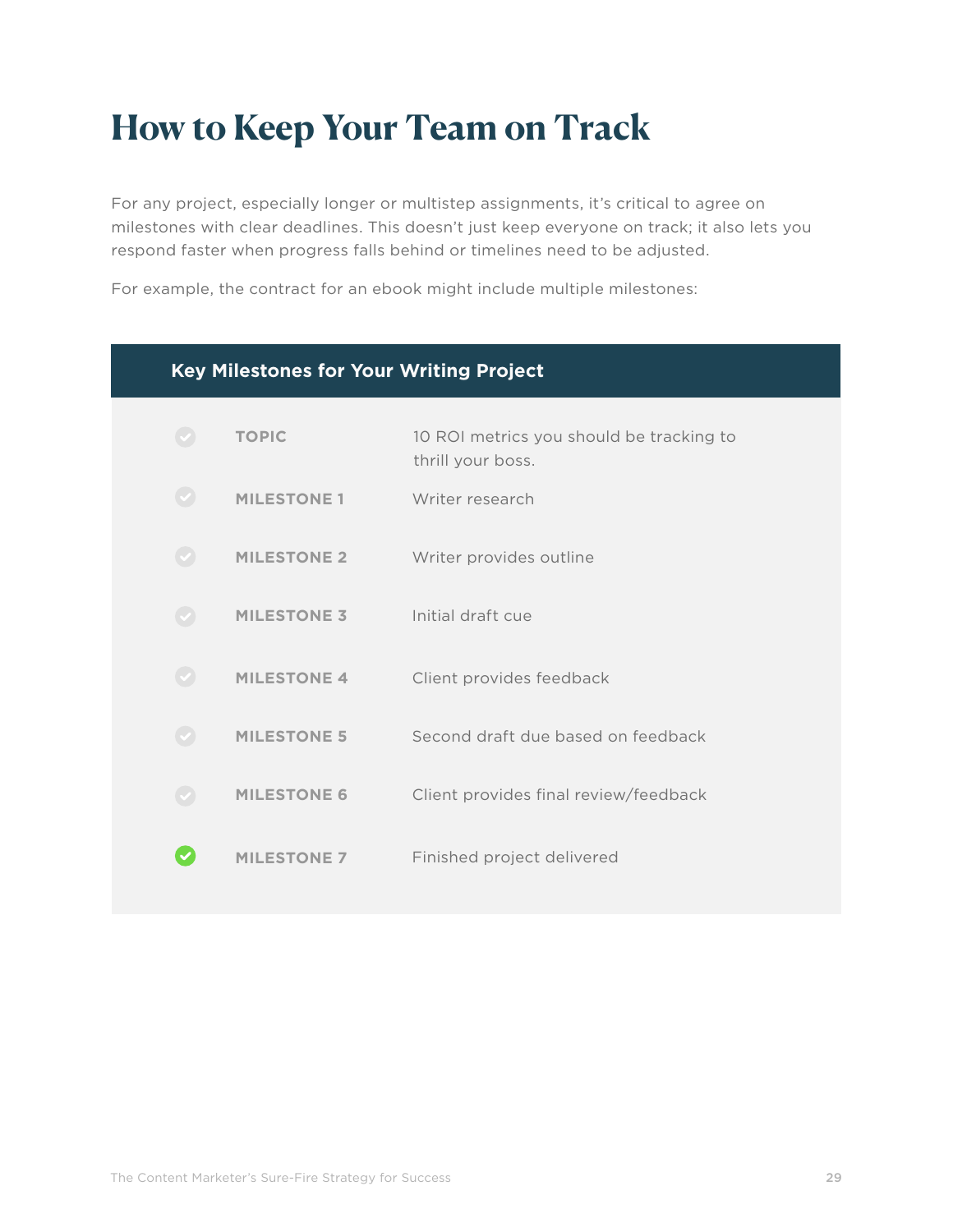## <span id="page-29-0"></span>**Consider Supporting Content Marketing Roles**

While writers play a key role in bringing your content strategy to life, the content creation process involves supporting roles too. Conveniently, all of these tasks can be accomplished through a contingent (freelance) workforce:

- Legal review
- Checking to avoid plagiarism
- Polishing (e.g., ensuring SEO components, image tags, and working links)
- Scheduling final publication
- Editing and proofreading
- Illustration and design



**Legal review**



**Plagiarism check**



**Polishing**



**Scheduling final publication**



**Editing & Proofreading**



**Illustration & Design**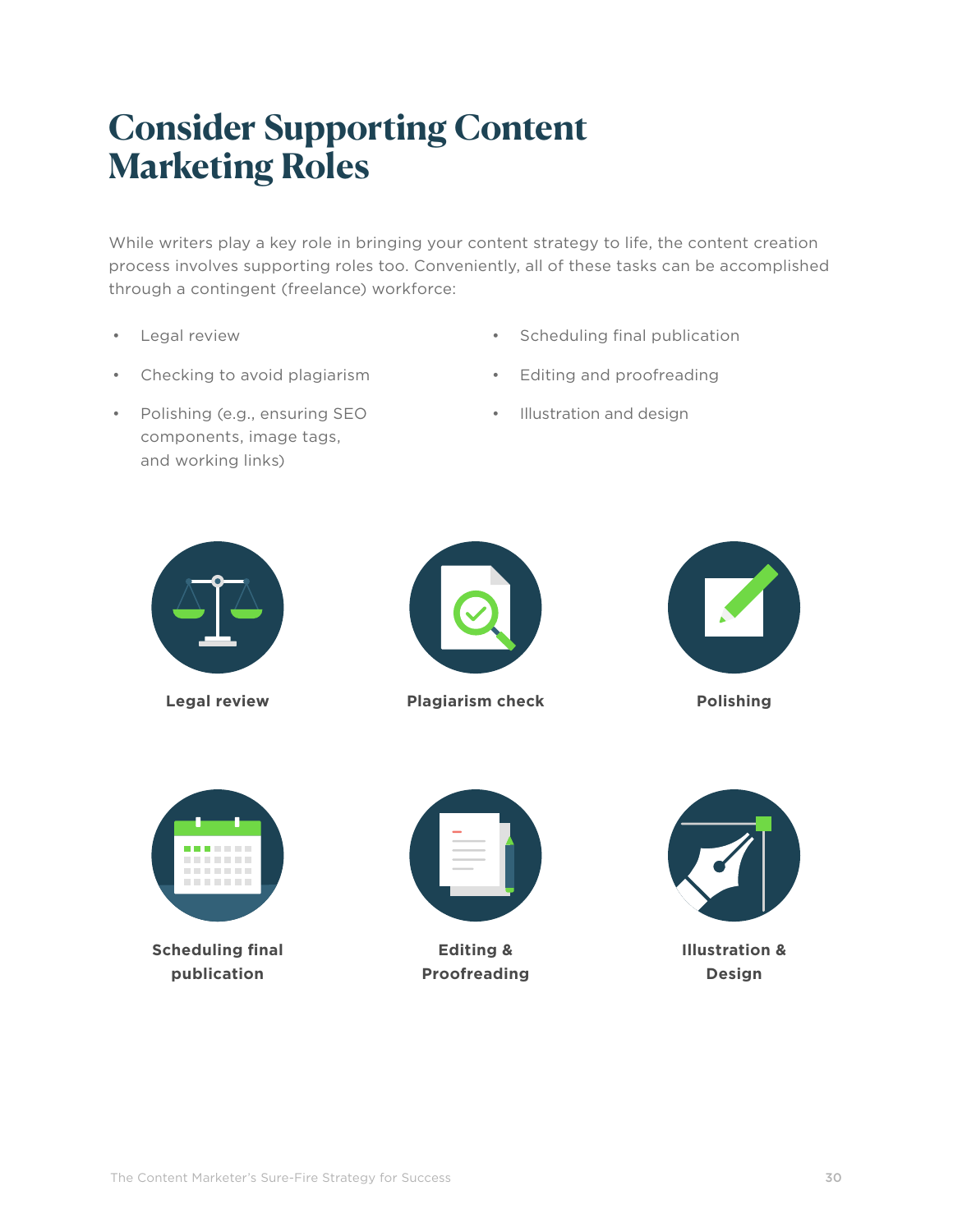### <span id="page-30-0"></span>**Establish a Content-Flow Process**

Never create any content before knowing the content-flow process. Even knowing who should review content and when helps provide clarity and easily identify where delays are occurring so that you can fix them.

### **Content Marketing Process**

|             | 2-3 WEEKS<br><b>Content</b><br><b>Creation</b>                                                                          | 2-3 WEEKS<br><b>Content</b><br><b>Creation</b>                                                                                                                                                                               | 2-3 DAYS<br><b>Review</b>                                                                                                                                       | 2 DAYS<br><b>Edit</b>                                                                           | $1-2$ DAYS<br><b>Polish</b>                                                                                                                                                  | 2-4 DAYS<br><b>Publish</b>                                                                                                                                                   | 1 DAY<br><b>Distribute</b>                                                                                                                                                                   |
|-------------|-------------------------------------------------------------------------------------------------------------------------|------------------------------------------------------------------------------------------------------------------------------------------------------------------------------------------------------------------------------|-----------------------------------------------------------------------------------------------------------------------------------------------------------------|-------------------------------------------------------------------------------------------------|------------------------------------------------------------------------------------------------------------------------------------------------------------------------------|------------------------------------------------------------------------------------------------------------------------------------------------------------------------------|----------------------------------------------------------------------------------------------------------------------------------------------------------------------------------------------|
| <b>WHAT</b> | Starting with data<br>collection and<br>brainstorming.<br>use value and<br>volume to<br>prioritize a list of<br>topics. | Create a brief for<br>the content writers.<br>For blog content,<br>this maybe a<br>working title<br>and description;<br>long-term content<br>may require an<br>outline and creative<br>direction.                            | Content draft goes<br>into review                                                                                                                               | Comments<br>and revisions<br>addressed.<br>Content updated.<br><b>Final courtesy</b><br>review. | Prepare and<br>finalize content<br>for publication.<br>This may include<br>selection images,<br>optimizing for<br>SEO, or adding<br>to your contetn<br>management<br>system. | Prepare and<br>finalize content for<br>publication.<br>This may include<br>selection images,<br>optimizing for<br>SEO, or adding<br>to your contetn<br>management<br>system. | Send content<br>to syndication<br>sites you set up<br>agreements with.<br>Some sites max<br>out how many<br>articles you can<br>publish a day.                                               |
| <b>OHM</b>  | Content<br><b>Strategist</b>                                                                                            | Writer                                                                                                                                                                                                                       | Stakeholders,<br><b>Experts, Legal</b><br>& Editorial                                                                                                           | Writer                                                                                          | Writer                                                                                                                                                                       | Writer                                                                                                                                                                       | Writer or<br>Admin                                                                                                                                                                           |
| HINTS       | Ideation is crucial<br>to success-don't<br>skip it!<br>Kepp ideas<br>prioritized to<br>fill vour contetn<br>pipeline.   | A good creative<br>brief goes a long<br>way here!<br>Review content<br>ideation with<br>writers and ensure<br>that any research-<br>e.g., interviews<br>with subject-<br>matter expertes-is<br>reflected in the<br>timeline. | Provide deadlines<br>ot kepp things on<br>track.<br>Stick to a short<br>list of "must have"<br>reviewers.<br>Assign specific<br>objectives to each<br>reviewer. |                                                                                                 | <b>Suggestion: Have</b><br>an SEO expert<br>weigh in here.                                                                                                                   |                                                                                                                                                                              | It may take a<br>couple of days<br>to research and<br>set up partnerships<br>sites.<br>If your contetn is<br>on automatic feed,<br>assign a person to<br>monitor formatting<br>and comments. |

Making time to track progress, complete editing rounds, run through legal, and so on can get tricky. Do it for dozens of projects simultaneously and you'll see how crazy it can get, fast! Thankfully, you have endless options. A quick online search will offer many ways to design a process that works for you. **Technology is also very helpful—a content marketing automation platform like Scoop.it Content Director can help you manage the entire process.**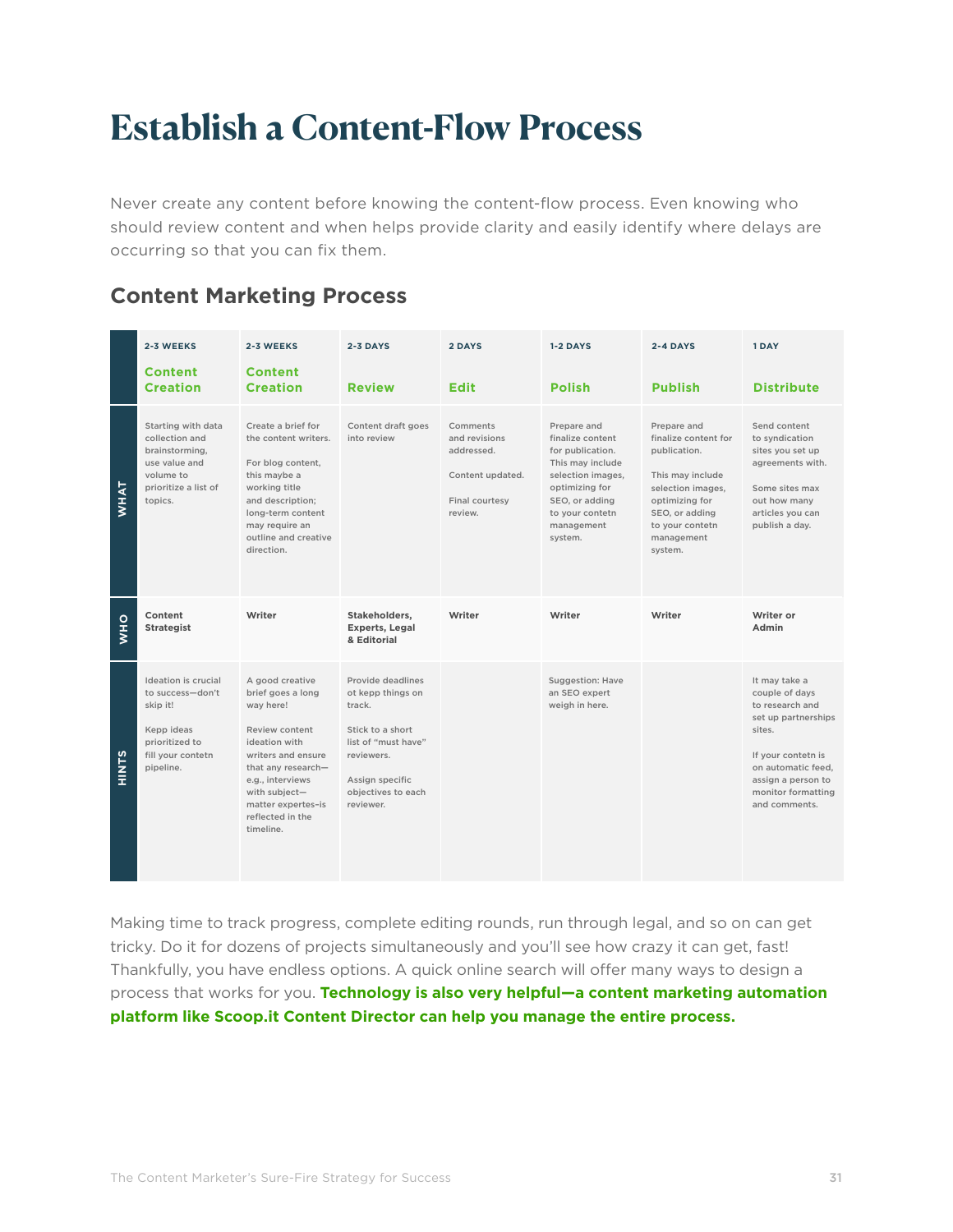# <span id="page-31-0"></span>**Planning + People = Success**

The most important ingredient for any content marketing strategy is clarity. For the most effective marketers, this means having a documented strategy in place—and the team to pull it off.

Otherwise, you risk spending a lot of time and money wondering what you've accomplished. Or worse, you're left floundering while your competitors take the lead.

Success comes not from churning out a lot of half-hearted content but from knowing who you want to reach and the kind of content that will resonate with them, and then creating a body of work that strategically guides them to take your desired actions.

A solid plan can put you ahead of the **[70% of marketers](http://contentmarketinginstitute.com/wp-content/uploads/2016/09/2017_B2B_Research_FINAL.pdf)** who aren't sure their efforts are working. You don't have to be one of them.

Let's get started.